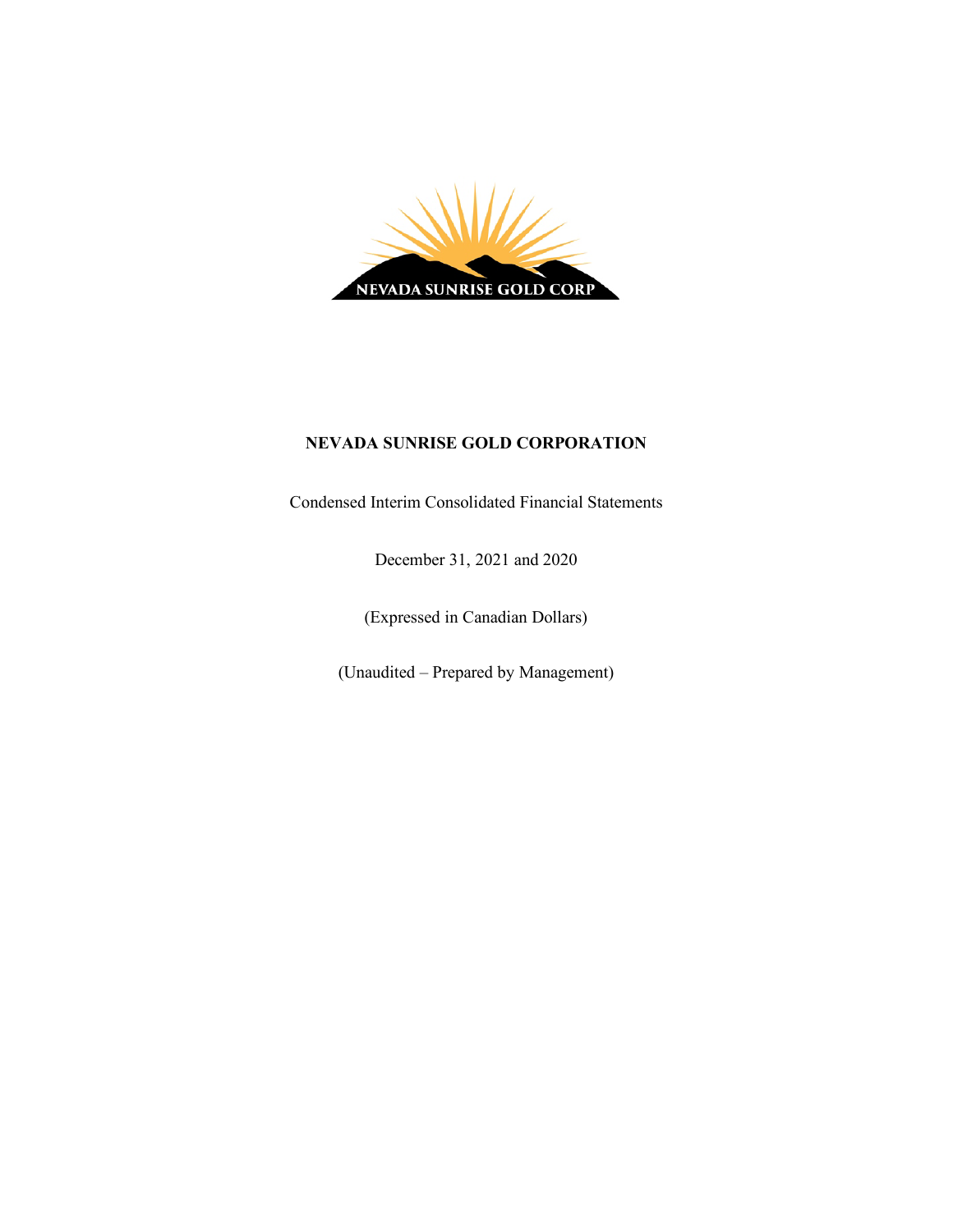# **NOTE TO READER**

Under National Instrument 51-102, if an auditor has not performed a review of interim financial statements, they must be accompanied by a note indicating that the interim financial statements have not been reviewed by an auditor.

The accompanying unaudited condensed interim consolidated financial statements have been prepared by and are the responsibility of the management. The Company's independent auditor has not performed a review of these condensed interim consolidated financial statements.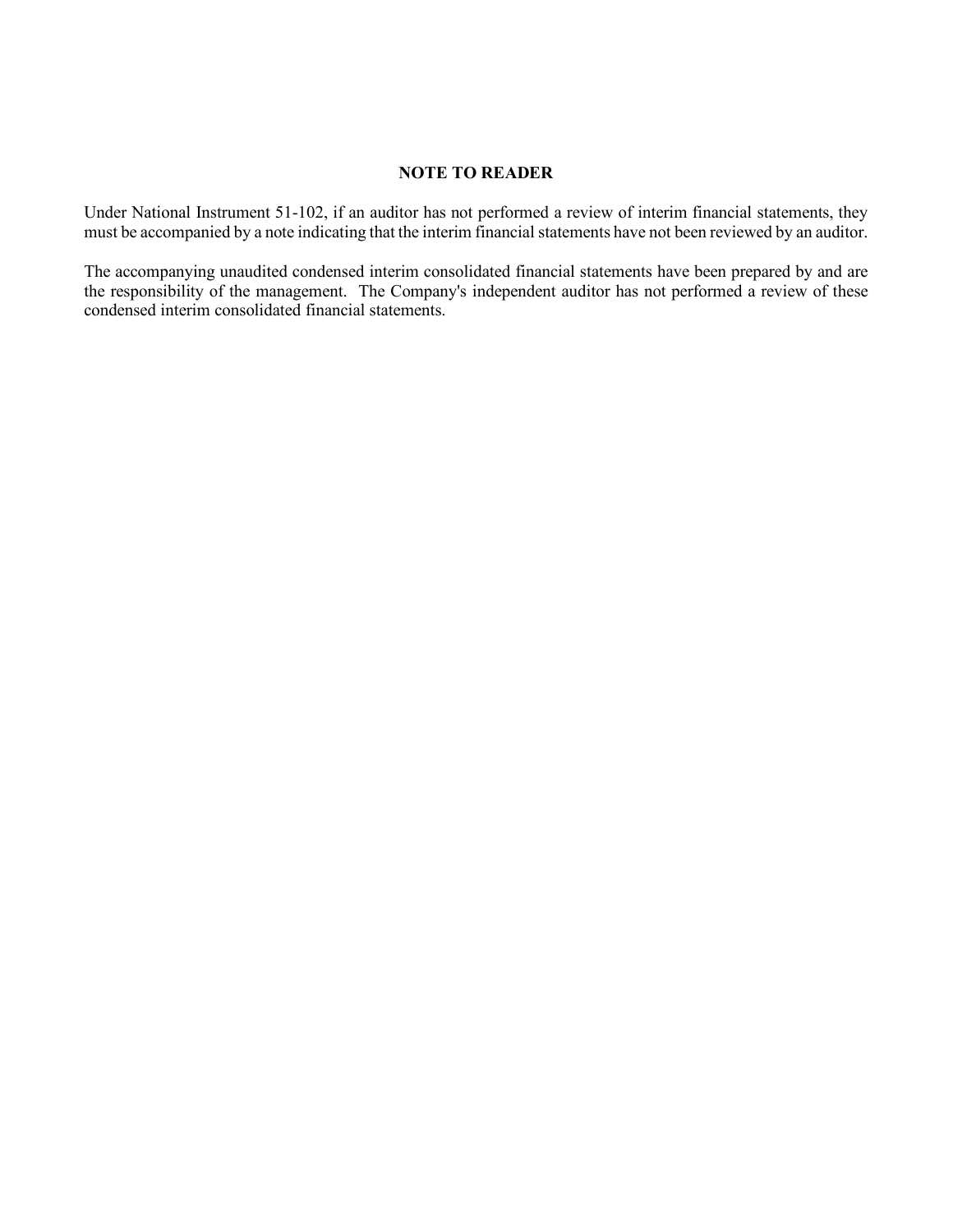# **NEVADA SUNRISE GOLD CORPORATION** CONDENSED INTERIM CONSOLIDATED STATEMENTS OF FINANCIAL POSITION (Expressed in Canadian Dollars) (Prepared by Management)

|                                                                                                                             |          |              | December 31,<br>2021                                 | September 30,<br>2021                              |
|-----------------------------------------------------------------------------------------------------------------------------|----------|--------------|------------------------------------------------------|----------------------------------------------------|
| <b>ASSETS</b>                                                                                                               |          |              | (Unaudited)                                          |                                                    |
| Current assets<br>Cash<br>Marketable securities - Note 5<br>Receivables - Note 4<br>Prepaid expenses and deposits - Note 11 |          | $\mathbb{S}$ | 897,412<br>1,242,450<br>55,115<br>26,030             | \$<br>72,823<br>39,443<br>3,288<br>35,631          |
|                                                                                                                             |          |              | 2,221,007                                            | 151,185                                            |
| Non-current assets<br>Reclamation bonds and right of way $-$ Note 8<br>Exploration and evaluation assets - Note 7           |          |              | 102,139<br>530,510                                   | 102,237<br>946,399                                 |
|                                                                                                                             |          |              | 632,649                                              | 1,048,636                                          |
| Total assets                                                                                                                |          | $\$$         | 2,853,656                                            | \$<br>1,199,821                                    |
| <b>LIABILITIES AND EQUITY</b>                                                                                               |          |              |                                                      |                                                    |
| <b>Current liabilities</b><br>Accounts payable and accrued liabilities<br>Due to related parties - Note 11                  |          | \$           | 138,843<br>97,994                                    | \$<br>669,230<br>85,673                            |
|                                                                                                                             |          |              | 236,837                                              | 754,903                                            |
| Equity<br>Share capital - Note 9<br>Contributed reserves - Note 9<br>Accumulated other comprehensive income<br>Deficit      |          |              | 21,560,079<br>3,722,849<br>770,754<br>(23, 436, 863) | 21,560,079<br>3,722,849<br>778,264<br>(25,616,274) |
|                                                                                                                             |          |              | 2,616,819                                            | 444,918                                            |
| Total liabilities and equity                                                                                                |          | \$           | 2,853,656                                            | \$<br>1,199,821                                    |
| Corporate Information - Note 1<br>Going Concern – Note 2<br>Subsequent Events - Note 13                                     |          |              |                                                      |                                                    |
| Approved by the Directors on February 25, 2022:                                                                             |          |              |                                                      |                                                    |
| "Warren Stanyer"                                                                                                            | Director |              | "Michael Sweatman"                                   | Director                                           |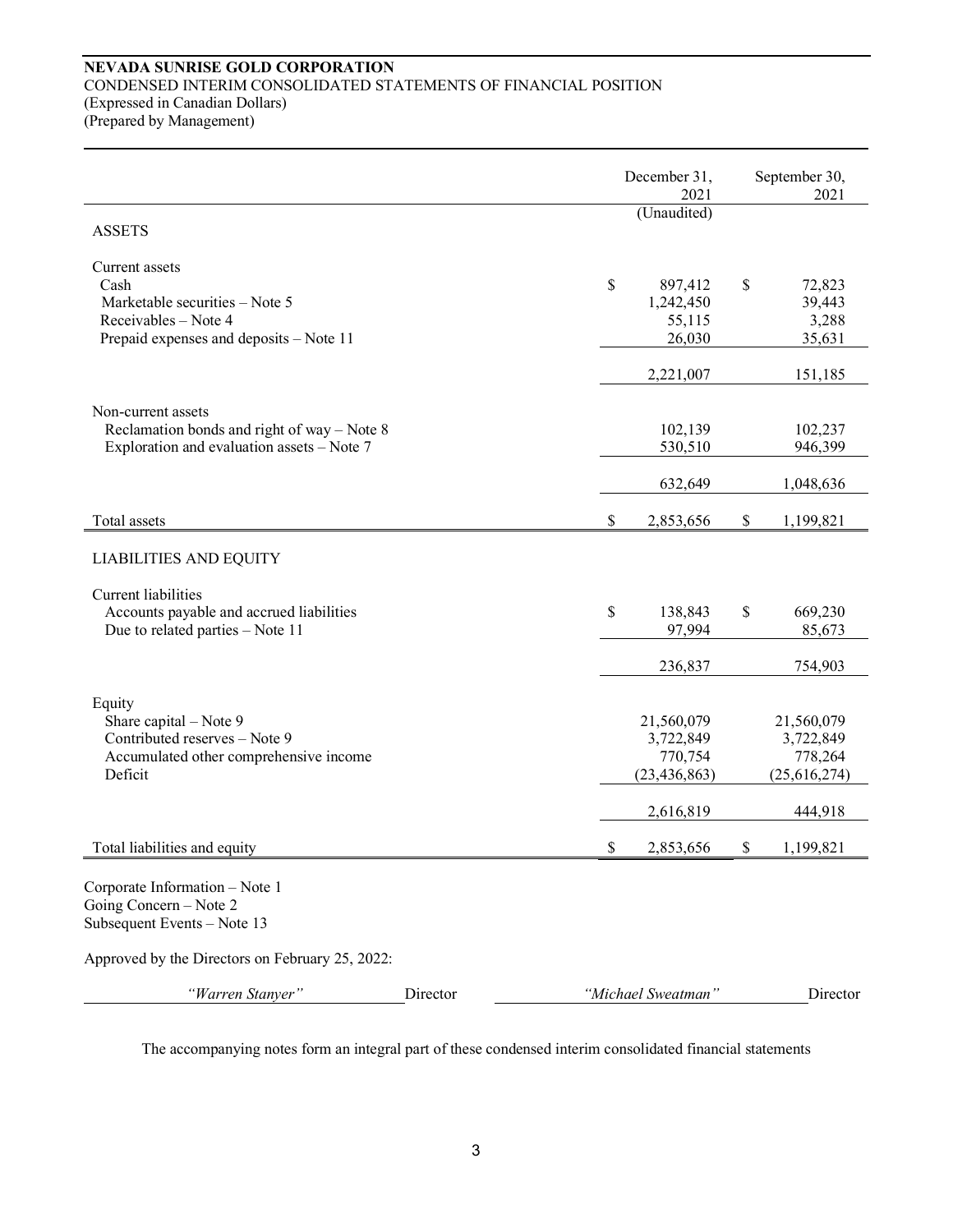# **NEVADA SUNRISE GOLD CORPORATION**

CONDENSED INTERIM CONSOLIDATED STATEMENTS OF INCOME (LOSS) AND COMPREHENSIVE INCOME (LOSS) For the three months ended December 31, 2021 and 2020 (Expressed in Canadian Dollars)

(Unaudited - Prepared by Management)

|                                                                   | 2021            |      | 2020       |
|-------------------------------------------------------------------|-----------------|------|------------|
| Expenses                                                          |                 |      |            |
| Accounting and audit – Note 11                                    | \$<br>13,760    | \$   | 10,737     |
| Consulting fees - Note 11                                         | 19,679          |      | 133        |
| Directors' fees - Note 11                                         | 12,000          |      |            |
| Exploration and evaluation costs - Note 7                         | 97,469          |      | 694,426    |
| Foreign exchange                                                  | 3,357           |      | 165        |
| Insurance                                                         | 4,338           |      | 3,684      |
| Legal - Note 11                                                   | 20,773          |      | 2,285      |
| Management fees - Note 11                                         | 22,013          |      | 19,266     |
| Office and storage expenses                                       | 3,744           |      | 2,405      |
| Property investigation costs                                      | 971             |      |            |
| Rent - Note 11                                                    | 9,015           |      | 8,584      |
| Shareholder communications                                        | 17,117          |      | 10,084     |
| Transfer agent and filing fees                                    | 4,685           |      | 6,799      |
|                                                                   | (228, 921)      |      | (758, 568) |
| Other items                                                       |                 |      |            |
| Management fee income                                             | 13,942          |      |            |
| Gain on sales of exploration and evaluation assets - Note 7       | 769,085         |      | 68,401     |
| Legal fees recovery $-$ Note 7                                    | 1,381,976       |      |            |
| Gain on marketable securities - Note 5                            | 243,329         |      | 87,370     |
|                                                                   | 2,408,332       |      | 155,771    |
| Income (loss) for the period                                      | 2,179,411       |      | (602, 797) |
| Foreign currency translation adjustment                           | (7,510)         |      | (27, 212)  |
| Comprehensive income (loss) for the period                        | \$<br>2,171,901 | $\$$ | (630,009)  |
| Basic and diluted loss per share                                  | \$<br>0.03      | \$   | (0.01)     |
| Weighted average number of shares outstanding - basic and diluted | 78,529,426      |      | 73,908,327 |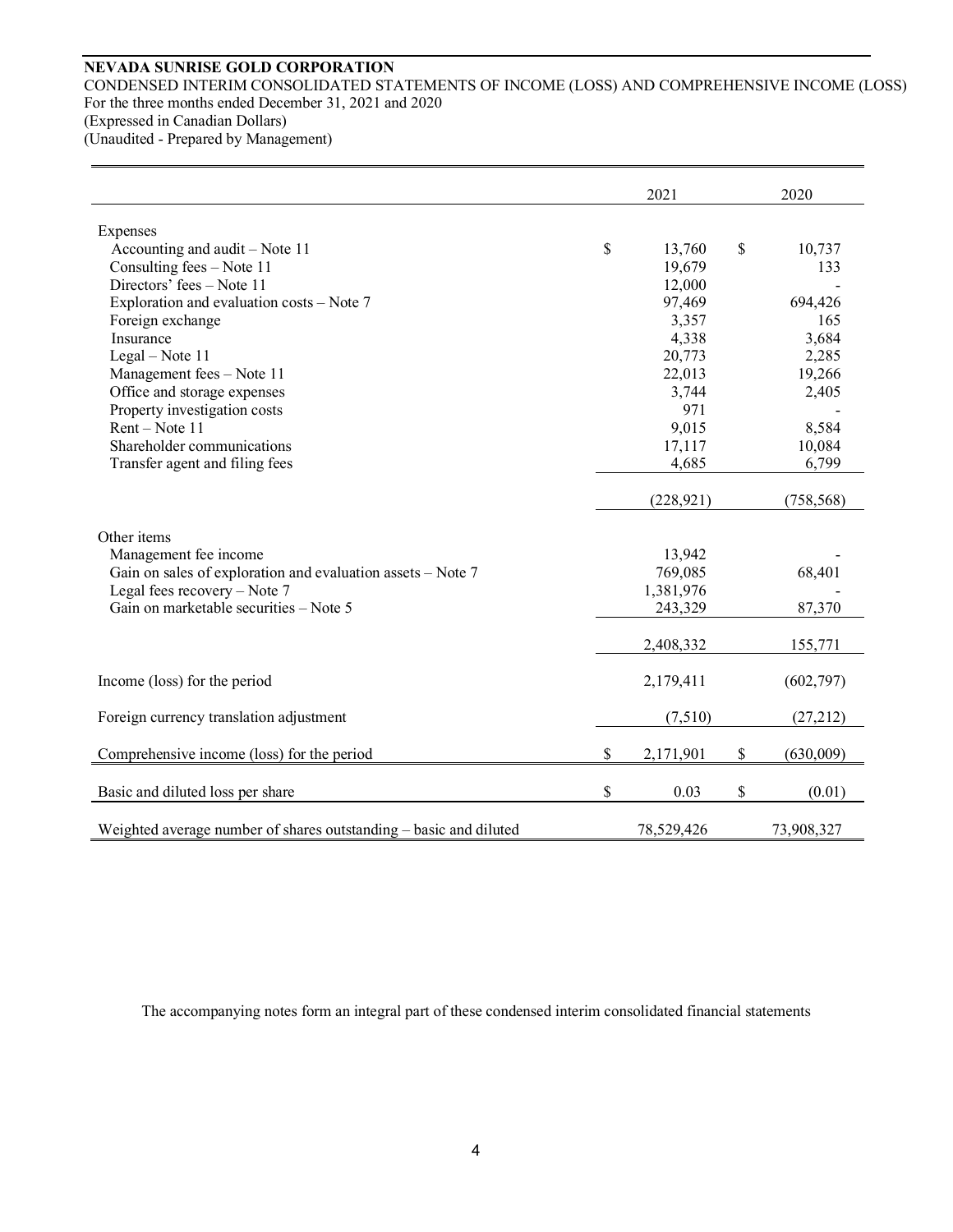# **NEVADA SUNRISE GOLD CORPORATION** CONDENSED INTERIM CONSOLIDATED STATEMENTS OF CASH FLOWS For the three months ended December 31, 2021 and 2020 (Expressed in Canadian Dollars)

(Unaudited - Prepared by Management)

|                                                                                     | 2021             | 2020             |
|-------------------------------------------------------------------------------------|------------------|------------------|
| CASH FLOWS USED IN OPERATING ACTIVITIES                                             |                  |                  |
| Income (loss) for the period                                                        | \$<br>2,179,411  | \$<br>(602, 797) |
| Items not involving cash:<br>Gain on marketable securities                          | (243, 329)       |                  |
| Legal fees recovery                                                                 | (1,381,976)      | (87,370)         |
| Gain on sale of exploration and evaluation assets                                   | (769,085)        | (68, 401)        |
| Net changes in non-cash working capital balances:                                   |                  |                  |
| Receivables                                                                         | (51, 471)        | 1,980            |
| Prepaid expenses and deposits                                                       | 9,586            | (11, 954)        |
| Accounts payable and accrued liabilities<br>Due to related parties                  | 37,089<br>12,321 | (8,520)<br>(270) |
|                                                                                     |                  |                  |
|                                                                                     | (207, 454)       | (777, 332)       |
|                                                                                     |                  |                  |
| CASH FLOWS FROM INVESTING ACTIVITIES<br>Proceeds from sale of marketable securities | 13,820           | 9,780            |
| Exploration and evaluation assets – proceeds from sale of Water Rights              | 1,026,010        |                  |
| Exploration and evaluation assets – claim maintenance and staking                   | (2,080)          |                  |
|                                                                                     | 1,037,750        | 9,780            |
|                                                                                     |                  |                  |
| CASH FLOWS PROVIDED BY FINANCING ACTIVITIES                                         |                  |                  |
| Proceeds from exercise of warrants                                                  |                  | 45,000           |
| Proceeds from exercise of options                                                   |                  | 17,000           |
|                                                                                     |                  | 62,000           |
| Effect of foreign exchange on cash                                                  | (5,707)          | (2,307)          |
|                                                                                     |                  |                  |
| Change in cash during the period                                                    | 824,589          | (707, 859)       |
| Cash, beginning of the period                                                       | 72,823           | 1,175,334        |
| Cash, end of the period                                                             | \$<br>897,412    | \$<br>467,475    |

Supplemental disclosure with respect to cash flows – Note 10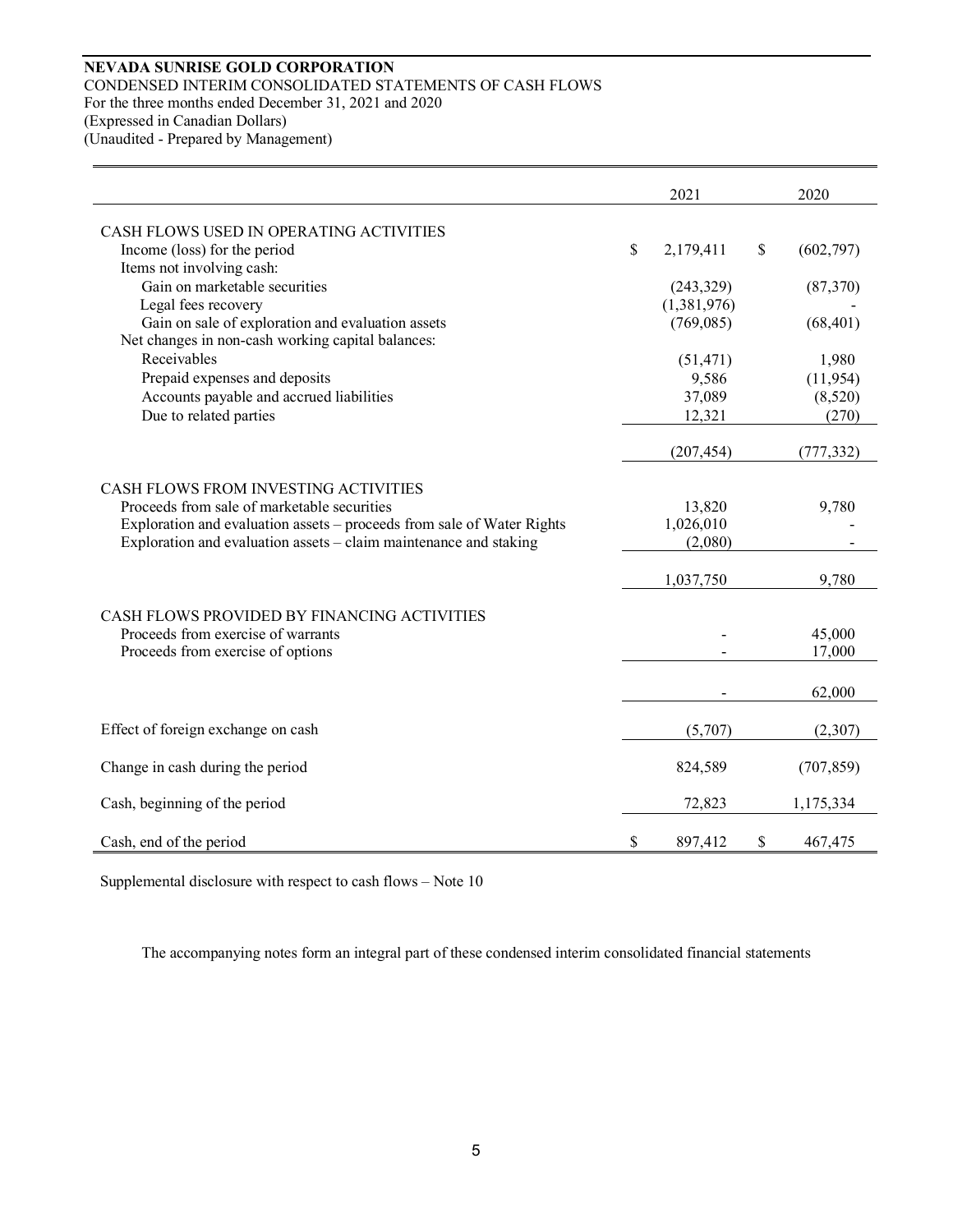# **NEVADA SUNRISE GOLD CORPORATION** CONDENSED INTERIM CONSOLIDATED STATEMENTS OF CHANGES IN EQUITY For the three months ended December 31, 2021 and 2020 (Expressed in Canadian Dollars) (Unaudited - Prepared by Management)

|                                                                                                                                                             |                               | Share Capital              |                         |                                                 |          |                   |    |                                                      |
|-------------------------------------------------------------------------------------------------------------------------------------------------------------|-------------------------------|----------------------------|-------------------------|-------------------------------------------------|----------|-------------------|----|------------------------------------------------------|
|                                                                                                                                                             | Number<br>of Shares           | Amount                     | Contributed<br>Reserves | Accumulated<br>Other<br>Comprehensive<br>Income |          | Deficit           |    | Total                                                |
| Balance at September 30, 2020                                                                                                                               | 72,858,327                    | \$20,984,418               | \$3,394,072             | \$                                              | 812,908  | (23,520,635)      | \$ | 1,670,763                                            |
| Property acquisition costs – Notes 7 and 9<br>Exercise of warrants<br>Exercise of options<br>Foreign currency translation adjustment<br>Loss for the period | 500,000<br>450,000<br>100,000 | 60,000<br>45,000<br>33,000 | (16,000)                |                                                 | (27,212) | (602, 797)        |    | 60,000<br>45,000<br>17,000<br>(27,212)<br>(602, 797) |
| Balance as at December 31, 2020                                                                                                                             | 73,908,327                    | \$21,122,418               | \$ 3,378,072            | \$                                              | 785,696  | (24, 123, 432)    | S. | 1,162,754                                            |
| Balance as at September 30, 2021                                                                                                                            | 78,529,426                    | \$21,560,079               | \$3,722,849             | \$                                              | 778,264  | \$ (25,616,274)   | \$ | 444,918                                              |
| Foreign currency translation adjustment<br>Net income for the period                                                                                        |                               |                            |                         |                                                 | (7,510)  | 2,179,411         |    | (7,510)<br>2,179,411                                 |
| Balance as at December 31, 2021                                                                                                                             | 78,529,426                    | \$21,560,079               | \$3,722,849             | \$                                              | 770,754  | \$ (23, 436, 863) | S. | 2,616,819                                            |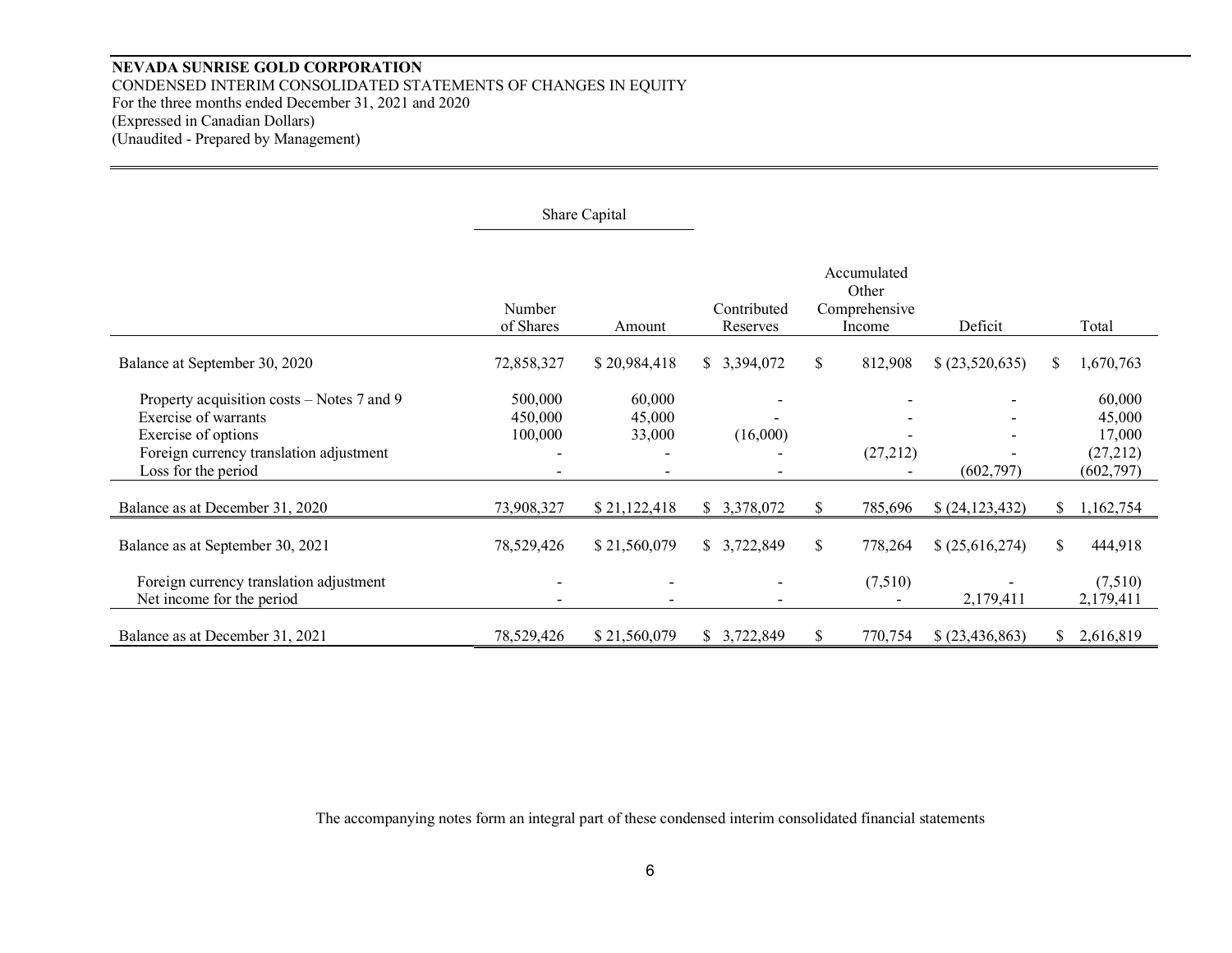### **1. CORPORATE INFORMATION**

Nevada Sunrise Gold Corporation (the "Company") was incorporated under the laws of the Province of British Columbia, Canada on April 3, 2007. On May 15, 2007, the Company acquired all of the issued and outstanding shares of Intor Resources Corporation ("Intor") by way of a reverse takeover. Intor was incorporated under the laws of the State of Nevada, USA on September 7, 2004.

The Company's principal business activity is the acquisition, exploration and evaluation of its mineral property assets located in the State of Nevada, USA. The Company's common shares are listed for trading on the TSX Venture Exchange ("TSX-V") under the symbol "NEV".

The Company's head office, principal address and registered and records office is located at Suite 408 - 1199 West Pender Street, Vancouver, British Columbia, V6E 2R1.

#### COVID-19

The recent outbreak of the coronavirus, also known as "COVID-19", has spread across the globe and is impacting worldwide economic activity. Conditions surrounding the coronavirus continue to rapidly evolve and government authorities have implemented emergency measures to mitigate the spread of the virus. The outbreak and the related mitigation measures may have an adverse impact on global economic conditions as well as on the Company's business activities. The extent to which the coronavirus may impact the Company's business activities will depend on future developments, such as the ultimate geographic spread of the disease, the duration of the outbreak, travel restrictions, business disruptions, and the effectiveness of actions taken in Canada and other countries to contain and treat the disease. These events are highly uncertain and as such, the Company cannot determine their financial impact at this time.

#### **2. BASIS OF PREPARATION**

#### *Statement of Compliance*

These condensed interim consolidated financial statements have been prepared in accordance with International Financial Reporting Standards ("IFRS") as issued by the International Accounting Standards Board ("IASB") and Interpretations as issued by the International Financial Reporting Interpretations Committee ("IFRIC").

These condensed interim consolidated financial statements were authorized for issuance on February 25, 2022 by the directors of the Company.

#### *Going Concern*

These condensed interim consolidated financial statements are prepared using IFRS applicable to a going concern, which contemplates the Company will continue in operations for the foreseeable future and will be able to realize its assets and discharge its liabilities in the normal course of business. Future operations are dependent on the Company's ability to raise additional equity financing and the attainment of profitable operations.

The Company has a history of operating losses and at December 31, 2021, has an accumulated deficit of \$23,436,863. At December 31, 2021, the Company had working capital of \$1,984,170. The Company will require equity or loan financing and/or the sale of its assets in order to continue exploration of its exploration and evaluation assets and fund its administrative expenses.

These condensed interim consolidated financial statements do not include any adjustments relating to the recoverability and classification of recorded asset amounts and classification of liabilities that might be necessary should the Company be unable to continue as a going concern. These conditions may cast significant doubt about the Company's ability to continue as a going concern.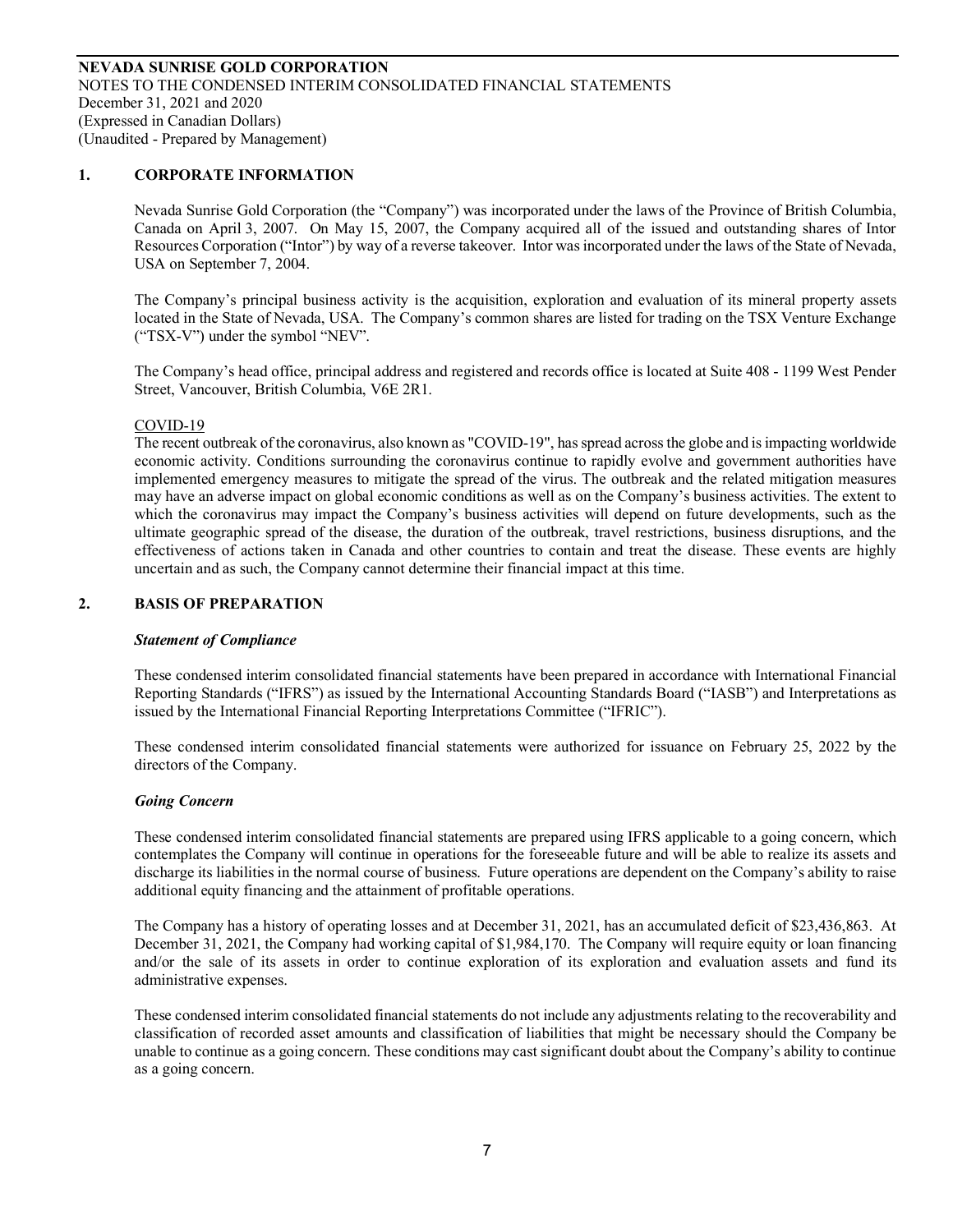# **2. BASIS OF PREPARATION** (cont'd…)

#### *Principles of Consolidation*

These condensed interim consolidated financial statements incorporate the accounts of the Company and the following subsidiary:

| Name of subsidiary          | Country of incorporation | Percentage<br>ownership | Principal activity                |
|-----------------------------|--------------------------|-------------------------|-----------------------------------|
| Intor Resources Corporation | USA                      | $100\%$                 | Exploration of mineral properties |

The Company consolidates the subsidiary on the basis that it controls the subsidiary through its ability to govern its financial and operating policies. All intercompany balances and transactions have been eliminated on consolidation.

#### *Basis of Measurement*

These condensed interim consolidated financial statements have been prepared on a historical cost basis, except for financial instruments classified as and measured at their fair value. In addition, these condensed interim consolidated financial statements have been prepared using the accrual basis of accounting except for cash flow information. All dollar amounts are expressed in Canadian dollars unless otherwise specified.

#### *Critical Accounting Judgments, Estimates and Assumptions*

The preparation of the Company's condensed interim consolidated financial statements in conformity with IFRS requires management to make judgments, estimates and assumptions that affect the reported amounts of assets, liabilities and contingent liabilities at the date of the condensed interim consolidated financial statements and reported amounts of income and expenses during the reporting period. Estimates and assumptions are continuously evaluated and are based on management's experience and other factors, including expectations of future events that are believed to be reasonable under the circumstances. However, actual outcomes can differ from these estimates.

In preparing these condensed interim consolidated financial statements, the significant estimates and critical judgements were the same as those stated in Note 2 to the audited financial statements as at and for the year ended September 30, 2021.

#### **3. SIGNIFICANT ACCOUNTING POLICIES**

The accounting policies followed by the Company are set out in Note 3 to the audited financial statements for the years ended September 30, 2021 and 2020 and have been consistently followed in the preparation of these condensed interim consolidated financial statements.

#### *New Standards and Interpretations Adopted*

The Company has reviewed new and revised accounting pronouncements that have been issued but are not yet effective. The Company has not early adopted any new standards and determined that there are no standards that are relevant to the Company.

# **4. FINANCIAL INSTRUMENTS AND RISK MANAGEMENT**

Financial instruments measured at fair value are classified into one of three levels in the fair value hierarchy according to the relative reliability of the inputs used to estimate the fair values. The three levels of the fair value hierarchy are:

Level 1 – Unadjusted quoted prices in active markets for identical assets or liabilities;

Level 2 – Inputs other than quoted prices that are observable for the asset or liability either directly or indirectly; and Level 3 – Inputs that are not based on observable market data.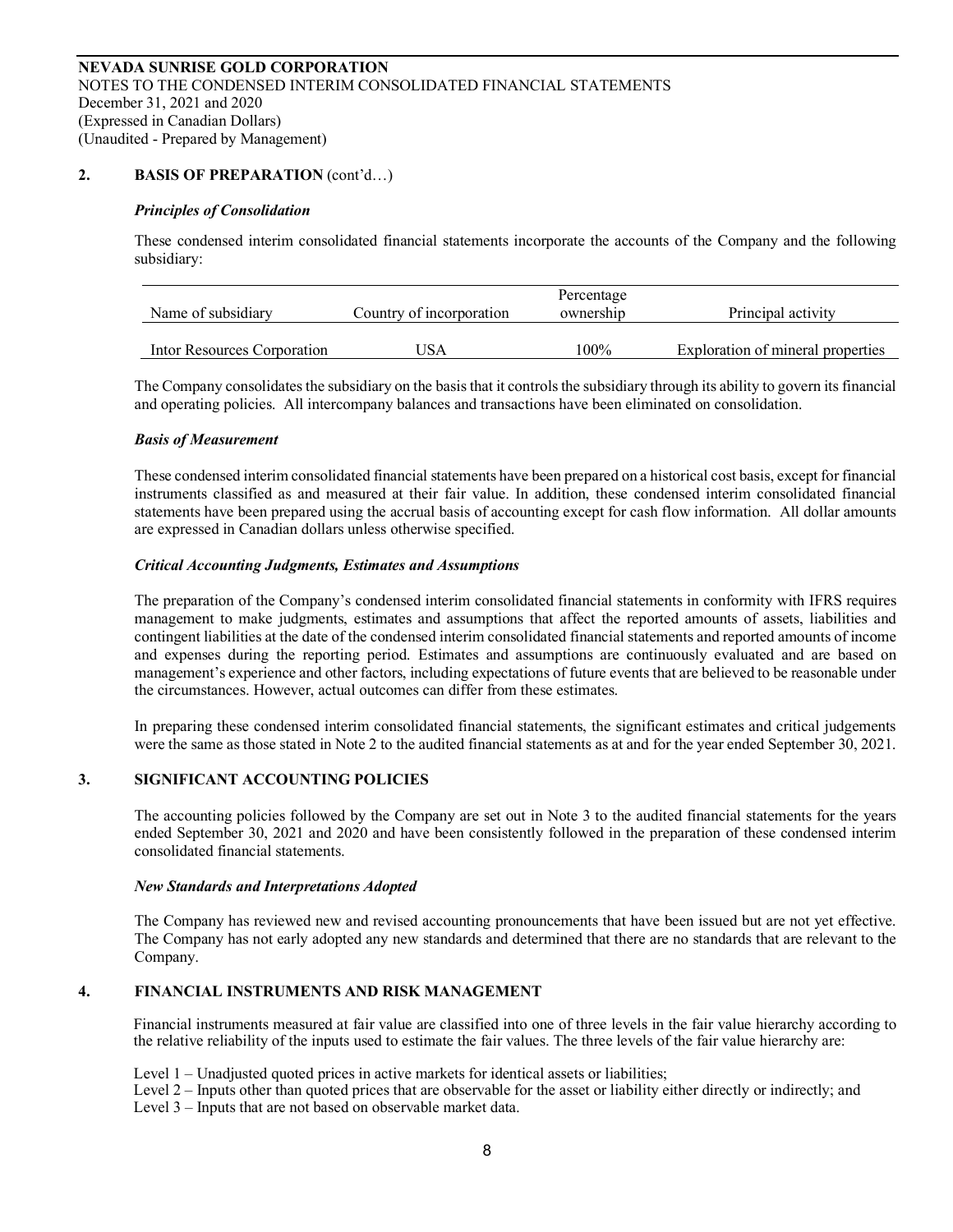#### **4. FINANCIAL INSTRUMENTS AND RISK MANAGEMENT** (cont'd…)

The fair values of the Company's receivables, accounts payable and accrued liabilities, and due to related parties approximate their carrying values because of the short-term nature of these instruments. The fair values of reclamation bonds and right of way also approximate their carrying values.

The following table illustrates the classification of the Company's financial instruments within the fair value hierarchy as at December 31, 2021 and September 30, 2021:

|                                                      | Level 1                 | Level 2                  | Level 3 |
|------------------------------------------------------|-------------------------|--------------------------|---------|
| December 31, 2021:<br>Cash<br>Marketable securities  | 897,412 \$<br>1,242,450 | $\overline{\phantom{a}}$ |         |
| September 30, 2021:<br>Cash<br>Marketable securities | 72,823<br>39,443        | $\,$                     |         |

The Company's risk exposures and the impact on the Company's financial instruments are summarized below:

#### *Credit risk*

The Company is subject to credit risk on its cash and receivables. The Company limits its exposure to credit loss on cash by placing its cash with a high-quality financial institution. The Company's receivables consist of goods and services tax receivable from the Government of Canada and exploration expenses incurred on behalf of third parties.

Management believes that credit risk concentration with respect to receivables is remote. The composition of receivables as at December 31, 2021 and September 30, 2021 is as follows:

|                                                                                        | December 31,<br>2021 | September 30,<br>2021 |
|----------------------------------------------------------------------------------------|----------------------|-----------------------|
| Goods and services tax receivable<br>Due from Global Energy Metals Corp. $-$ Note 7(e) | 6,113 \$<br>49,002   | 3,288                 |
|                                                                                        | 55,115               | 3,288                 |

#### *Liquidity risk*

The Company's approach to managing liquidity risk is to ensure that it will have sufficient liquidity to meet liabilities when due. Management intends to obtain additional equity or loan financing and/or dispose of its marketable securities or other assets (Note 7(d)) in order to meet its current liabilities as they become due. See going concern discussion in Note 2.

#### *Market risk*

Market risk is the risk of loss that may arise from changes in market factors such as interest rates, foreign exchange rates, and commodity and equity prices.

#### a) Interest rate risk

The Company has cash balances which are not subject to significant risks in fluctuating interest rates. The Company's policy is to invest excess cash in investment-grade short-term deposit certificates issued by its banking institutions. The Company monitors the investments it makes and is satisfied with the credit ratings of its banks. An increase to interest rates by 1% would have an insignificant effect on the Company's operations.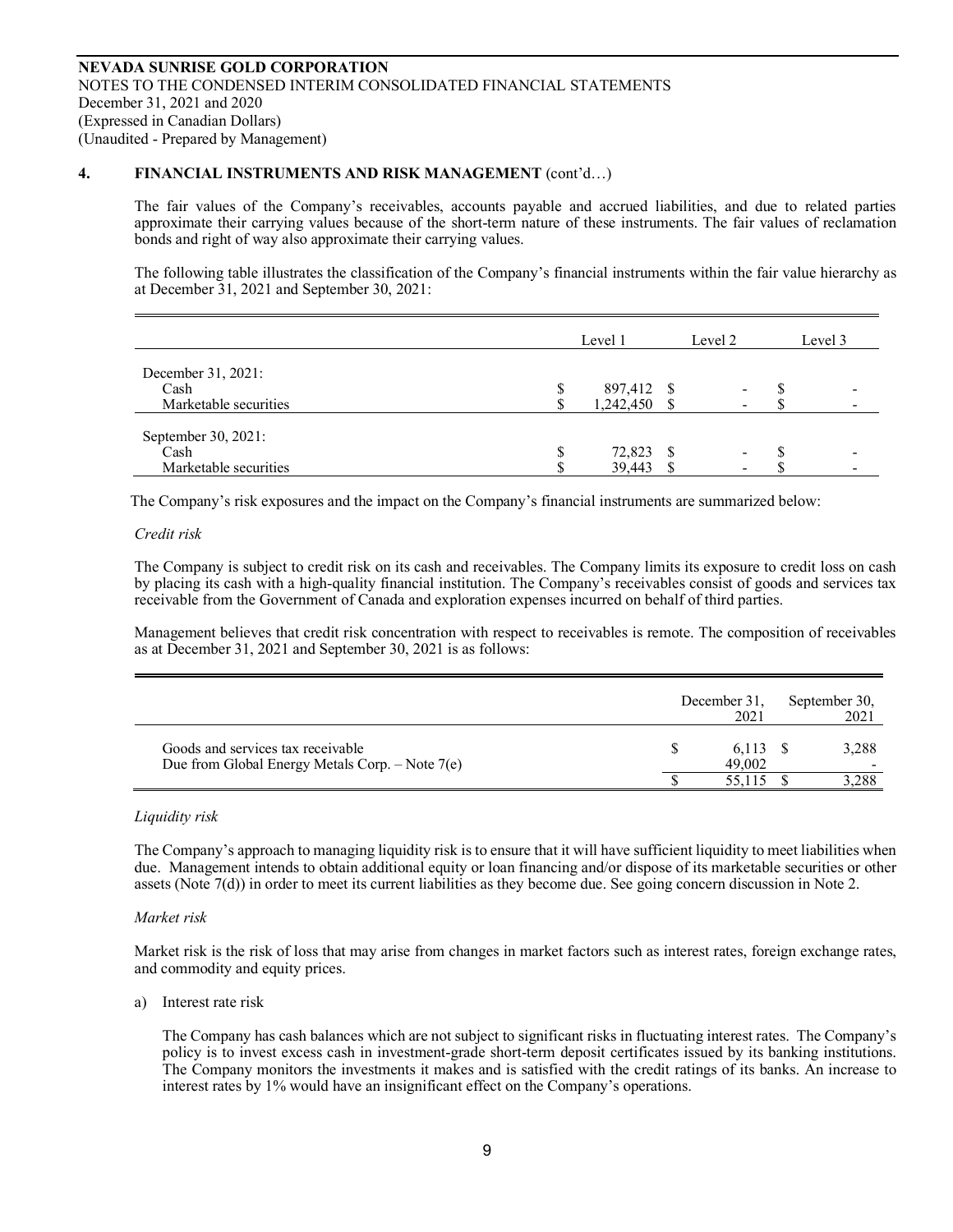### **4. FINANCIAL INSTRUMENTS AND RISK MANAGEMENT** (cont'd…)

b) Foreign currency risk

The Company is exposed to foreign currency risk on fluctuations related to cash and accounts payable and accrued liabilities that are denominated in US dollars.

The Company through its subsidiary operates in the United States and is exposed to exchange risk from changes in the US dollar. At December 31, 2021, a 10% fluctuation in the US dollar against the Canadian dollar would affect comprehensive loss by approximately \$27,800.

c) Price risk

The Company is exposed to price risk with respect to commodity and equity prices. Equity price risk is defined as the potential adverse impact on the Company's earnings, or ability to obtain equity financing, due to movements in individual equity prices or general movements in the level of the stock market. The Company's marketable securities are subject to price risk. Commodity price risk is defined as the potential adverse impact on earnings and economic value due to commodity price movements and volatilities. The Company closely monitors commodity prices of gold, lithium, individual equity movements, and the stock market to determine the appropriate course of action to be taken by the Company.

At December 31, 2021, a 10% fluctuation in the fair value of the Company's marketable securities would affect comprehensive income (loss) by approximately \$124,000.

# **5. MARKETABLE SECURITIES**

|                                      |   | December 31,<br>2021 | September 30,<br>2021 |
|--------------------------------------|---|----------------------|-----------------------|
| Common shares of public companies:   |   |                      |                       |
| Fair value, opening                  | S | 39.443               | 5,301                 |
| Acquisitions (Note 7d and e)         |   | 973,498              | 142,500               |
| Proceeds on sale                     |   | (13,820)             | (135,980)             |
| Gain (loss) on marketable securities |   | 243,329              | 27,622                |
|                                      |   | 1,242,450            | 39,443                |

The Company has determined that it does not hold significant influence in any of its investments. The fair value is determined at each reporting date by reference to the closing price of these common shares which are publicly traded.

# **6. SEGMENTED INFORMATION**

The Company operates in one reportable operating segment, being the exploration and evaluation of mineral properties in Nevada, USA. All of the Company's non-current assets are located in the United States.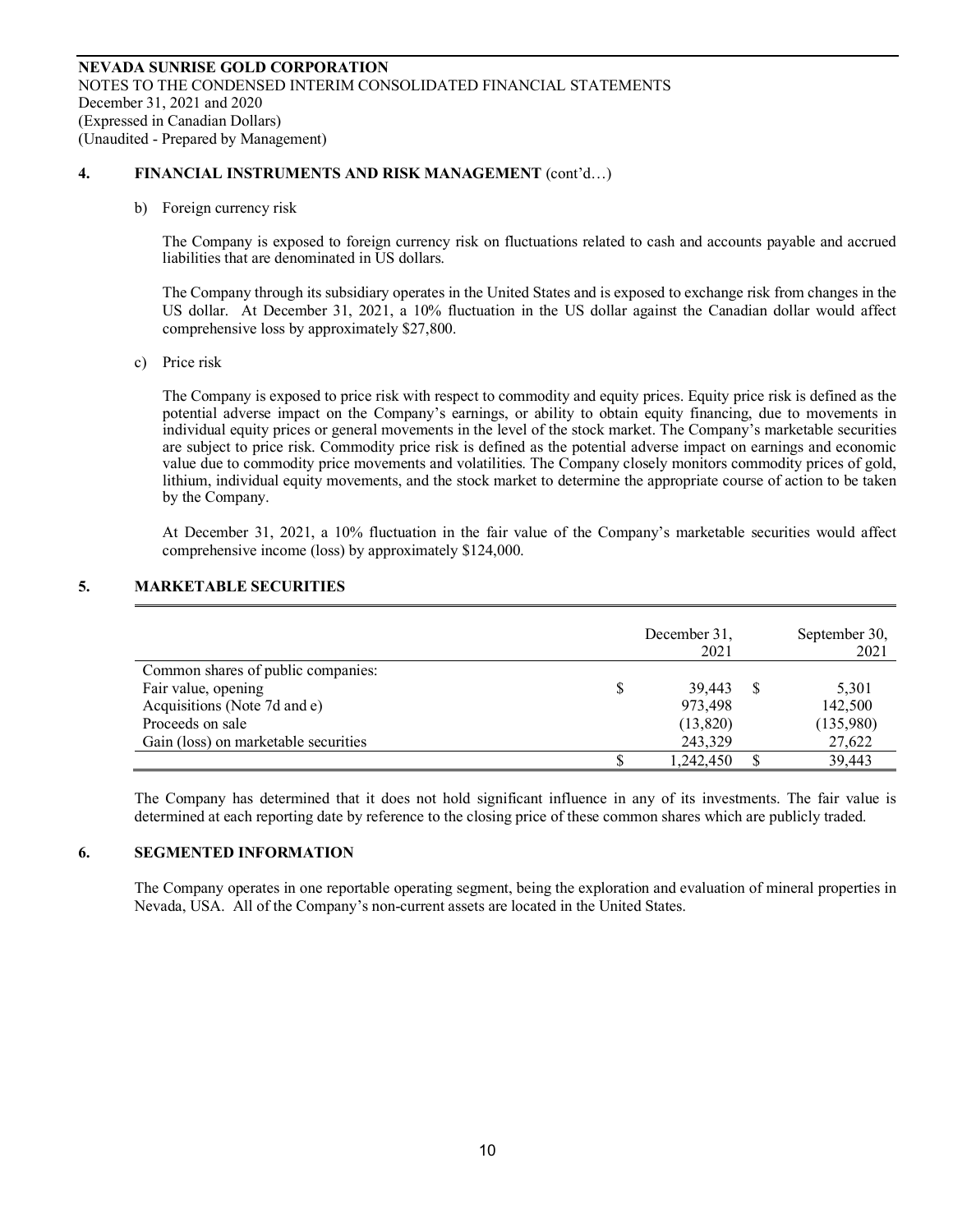### **7. EXPLORATION AND EVALUATION ASSETS**

Title to exploration and evaluation asset interests involves certain inherent risks due to the difficulties of determining the validity of certain claims as well as the potential for problems arising from the frequently ambiguous historical title conveyance characteristic of many mineral claims. The Company has investigated title to all of its exploration and evaluation asset interests and, to the best of its knowledge, title to all of its interests are in good standing. The exploration and evaluation assets the Company has committed to earn interests in are located in the State of Nevada, USA.

*Schedule of Exploration and Evaluation Assets for the Year Ended December 31, 2021*

|                             |   | Water<br>Right               |      | Lovelock/<br>Treasure Box |   | Coronado                 |    | Gemini/<br>Jackson       |   | Total     |
|-----------------------------|---|------------------------------|------|---------------------------|---|--------------------------|----|--------------------------|---|-----------|
| Balance, September 30, 2021 | S | 417.476                      | - \$ | $\overline{\phantom{a}}$  | S | 430.162                  | S  | 98.761                   | S | 946,399   |
| Sale of Water Right         |   | (420, 404)                   |      |                           |   | $\overline{\phantom{0}}$ |    | $\overline{\phantom{0}}$ |   | (420,404) |
| Claim maintenance           |   |                              |      |                           |   | 2,080                    |    | -                        |   | 2,080     |
| Translation adjustment      |   | 2.928                        |      |                           |   | (399)                    |    | (94)                     |   | 2,435     |
|                             |   |                              |      |                           |   |                          |    |                          |   |           |
| Balance, December 31, 2021  |   | $\qquad \qquad \blacksquare$ | S    | $\overline{\phantom{a}}$  |   | 431.843                  | \$ | 98,667                   |   | 530,510   |

*Schedule of Exploration and Evaluation Assets for the Year Ended September 30, 2021*

|                             |   | Water<br>Right | Lovelock/<br>Treasure Box | Coronado      |    | Gemini/<br>Jackson |   | Total      |
|-----------------------------|---|----------------|---------------------------|---------------|----|--------------------|---|------------|
|                             |   |                |                           |               |    |                    |   |            |
| Balance, September 30, 2020 | S | 570,357        | \$<br>74.599              | \$<br>408,188 | \$ | 84,940             | S | 1,138,084  |
| Option payments - shares    |   | 60,000         |                           | -             |    |                    |   | 60,000     |
| Acquisition costs           |   | 6,148          |                           |               |    |                    |   | 6,148      |
| Option receipts - shares    |   |                | (74,099)                  |               |    |                    |   | (74,099)   |
| Non-refundable LOI          |   |                |                           |               |    |                    |   |            |
| payments received           |   | (184, 889)     |                           |               |    |                    |   | (184, 889) |
| Claim maintenance           |   |                |                           | 41,722        |    | 17.882             |   | 59,604     |
| Translation adjustment      |   | (34, 140)      | (500)                     | (19, 748)     |    | (4,061)            |   | (58,449)   |
|                             |   |                |                           |               |    |                    |   |            |
| Balance, September 30, 2021 | S | 417,476        | \$                        | 430.162       | S  | 98.761             |   | 946,399    |

Exploration and evaluation costs for the three months ended December 31, 2021 and 2020 were allocated as follows:

|                       | 2021   |   | 2020    |
|-----------------------|--------|---|---------|
| Kinsley Mountain      | 56,793 | S | 416,318 |
| Lovelock/Treasure Box | 27,093 |   |         |
| Coronado              | 277    |   | 278,108 |
| Gemini/Jackson Wash   | 4,495  |   |         |
| Reclamation costs     | 8,811  |   |         |
|                       | 97,469 |   | 694.426 |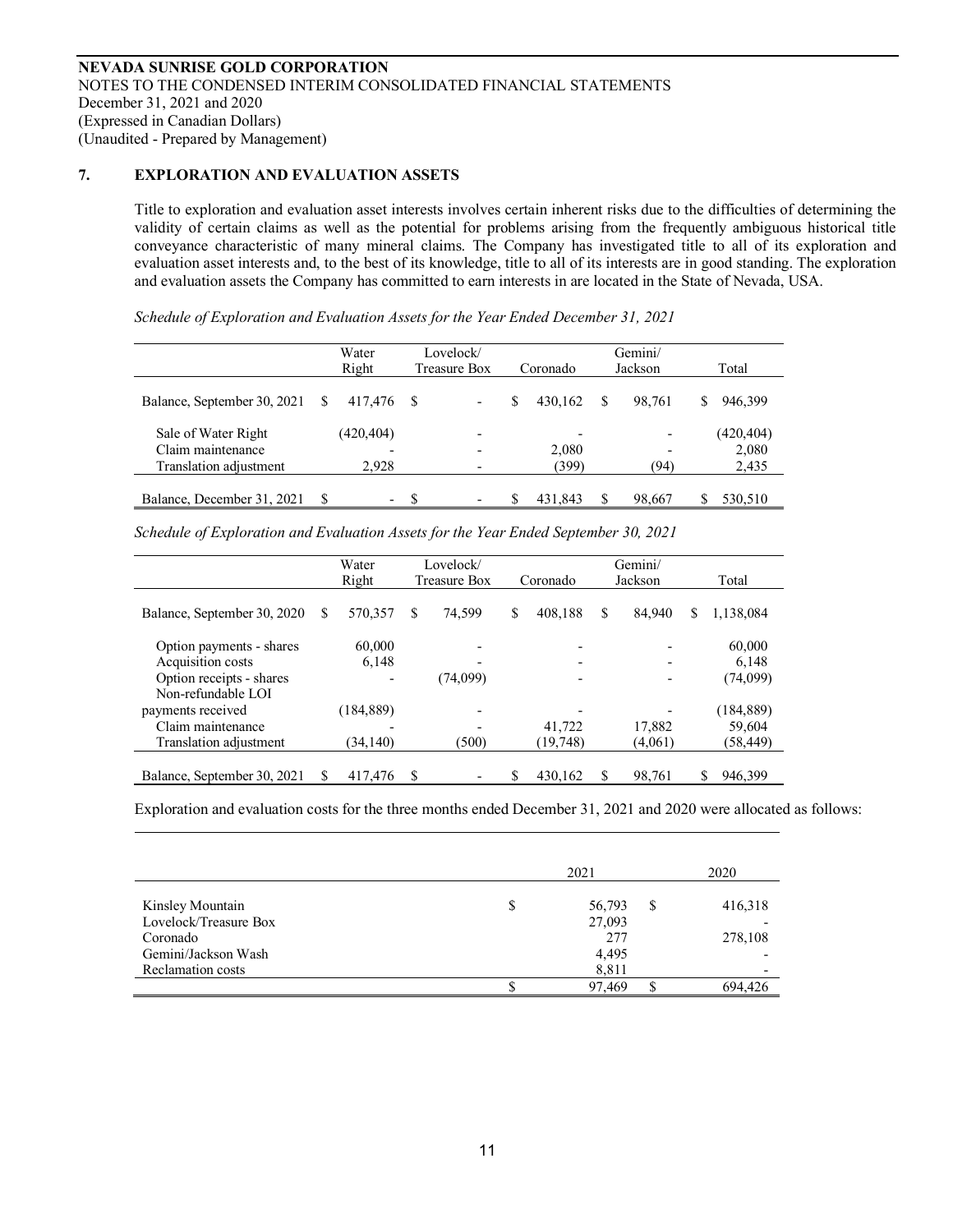### *(a) Kinsley Mountain*

The Company has a 20.01% (2020 – 20.01%) interest in Kinsley Gold LLC, which holds a mining lease agreement relating to the Kinsley Mountain property. The mining lease agreement has a 3% net smelter royalty on production. The mining lease agreement initially ran through June 2020, however, Kinsley Gold LLC has the right to terminate the lease upon thirty days written notice or to extend the lease beyond 2020 provided it continues to make the required advance minimum royalty payments (the "Royalty Payments") (see below). Per the terms of the mining lease agreement, Kinsley Gold LLC has an obligation to expend a minimum per calendar year of US\$500,000 (the "Minimum Expenditures" (which includes the Royalty Payments) (2021 – obligation met) in exploration, development and mining activities on the Kinsley Mountain property.

The Royalty Payments included within the "Minimum Expenditures" are as follows for the years ending September 30:

- 2019: \$170,000 *(paid)*
- 2020 and 2021: \$220,000 *(paid)*
- 2022 and thereafter: \$220,000

In early 2020, the Company elected to have its interest in the Kinsley Gold LLC joint venture be diluted pursuant to the terms of the Kinsley Mountain joint venture agreement. The Company did not pay the 2019 cash call amount and consequently, its interest in the Kinsley Gold LLC joint venture was reduced from 20.94% to 20.01%.

The Company elected to participate in the 2020 and 2021 exploration programs. During the three months ended December 31, 2021, the Company paid a total of US\$42,525 (CAD\$53,604) as part of the Company's proportionate share of the 2021 cash calls. During the year ended September 30, 2021, the Company paid a total of US\$784,619 (CAD\$1,017,181) as part of the Company's proportionate share of the 2020 and 2021 cash calls, of which \$US 44,022 (CAD\$55,291) was paid for the Company's proportionate share of the 2021 Royalty Payments.

# *(b) Jackson Wash*

On December 17, 2015, the Company entered into an option agreement to purchase a 100% interest in the Jackson Wash lithium property located in the Jackson Valley, Esmeralda County, Nevada.

For the option to purchase a 100% interest in the property, the Company agreed to issue 500,000 common shares of the Company to the optionor over 3 years (issued).

The Jackson Wash property is subject to a 3% GOR.

During the year ended September 30, 2021, the Company staked 14 additional claims to expand the boundaries of Jackson Wash and recorded \$6,246 in claims maintenance.

# *(c) Gemini*

The Company owns a 100% interest in a group of mineral claims known as the Gemini lithium property ("Gemini"). These claims were acquired by way of staking. Gemini is located in the Lida Valley, Esmeralda County, Nevada.

During the year ended September 30, 2021, the Company staked 26 additional claims to expand the boundaries of Gemini and recorded \$11,636 in claims maintenance.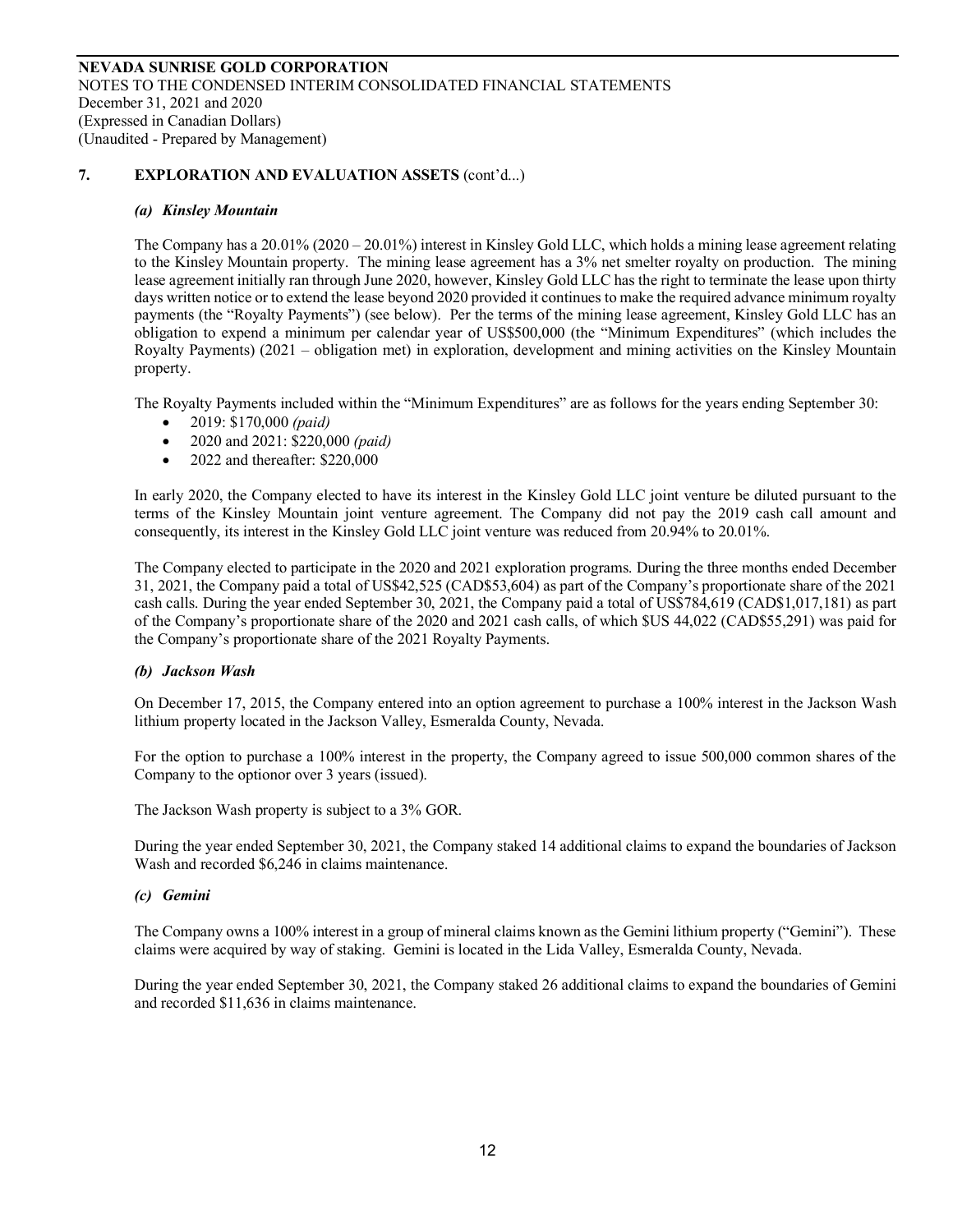### *(d) Water Right*

*Option of Clayton Valley Water Right:*

On March 16, 2016, the Company signed a definitive water right purchase agreement for the option to purchase a 100% interest in water right Permit 44411 in the Clayton Valley, Nevada. In consideration for the option to purchase the water right, the Company agreed to pay the vendors a combination of cash, common shares, and share purchase warrants as follows:

| Date of Payment   | Cash                            | <b>Common Shares</b>        | <b>Share Purchase Warrants</b>    |
|-------------------|---------------------------------|-----------------------------|-----------------------------------|
| March 30, 2016    | US\$125,000 (paid)              | 200,000 (issued with a fair | 2,250,000 (issued) <sup>(1)</sup> |
|                   |                                 | value of \$36,000)          |                                   |
| December 21, 2016 | US\$150,000 (paid)              | 250,000 (issued with a fair | n/a                               |
|                   |                                 | value or \$67,500)          |                                   |
| December 21, 2017 | US\$175,000 (paid US\$87,500)   | 300,000 (issued with a fair | n/a                               |
|                   |                                 | value or \$45,000)          |                                   |
| December 21, 2018 | US\$200,000 $(1)$               | 350,000 (issued with a fair | n/a                               |
|                   |                                 | value or \$31,500)          |                                   |
| December 21, 2019 | US\$300,000 $\overline{^{(1)}}$ | 400,000 (issued with a fair | n/a                               |
|                   |                                 | value of \$18,000) (Note 9) |                                   |
| December 21, 2020 | US\$350,000 <sup>(1)</sup>      | 500,000 (issued with a fair | n/a                               |
|                   |                                 | value of \$60,000) (Note 9) |                                   |
| Total             | US\$1,300,000                   | 2,000,000                   | 2,250,000                         |

On November 29, 2016, the Nevada Division of Water Resources ("NDWR") issued a ruling of forfeiture against the Company's water right, citing lack of beneficial use for a period of five years. The Company filed an appeal.

In August 2019, the NDWR issued an order formally dismissing the forfeiture proceedings against the water right. The dismissal followed a negotiated settlement agreement with Albemarle Corp. ("Albemarle") wherein Albemarle withdrew its motion to forfeit the water right in exchange for the Company's agreement not to drill any wells within certain areas of the Clayton Valley that might impact Albemarle's lithium brine mining operations in the Clayton Valley.

(1) On October 31, 2018, the Company signed a letter of intent to further amend the water right purchase agreement. The letter of intent amended the terms for the payment of the remaining cash payments due on the purchase price. Therefore, the Company was not required to make the US\$200,000 payment due on December 21, 2018.

Under the terms of the letter of intent the Company was required to pay US\$20,000 on signing (paid). In addition, the Company is required to pay US\$5,000 per month thereafter (paid up to February 2020) and in April 2021, the Company paid another US\$5,000. All the amounts are to be applied to the remaining purchase price. This arrangement was until August 2020 at which time the amounts due under the original agreement became payable. The remaining obligations to the vendor were fulfilled on the completion of the sale of the Permit 44411 water right.

#### *Consent Agreement:*

On August 31, 2016, the Company signed a consent agreement with Advantage Lithium Corp. ("Advantage") and the vendors of the water right, Dedicated Mining Technology Inc. ("Dedicated Mining"), whereby the Dedicated Mining consented to assign the terms of the original water right option agreement to Advantage for cash payment of \$31,250 and the transfer of 258,932 Advantage shares with a fair value of \$142,413.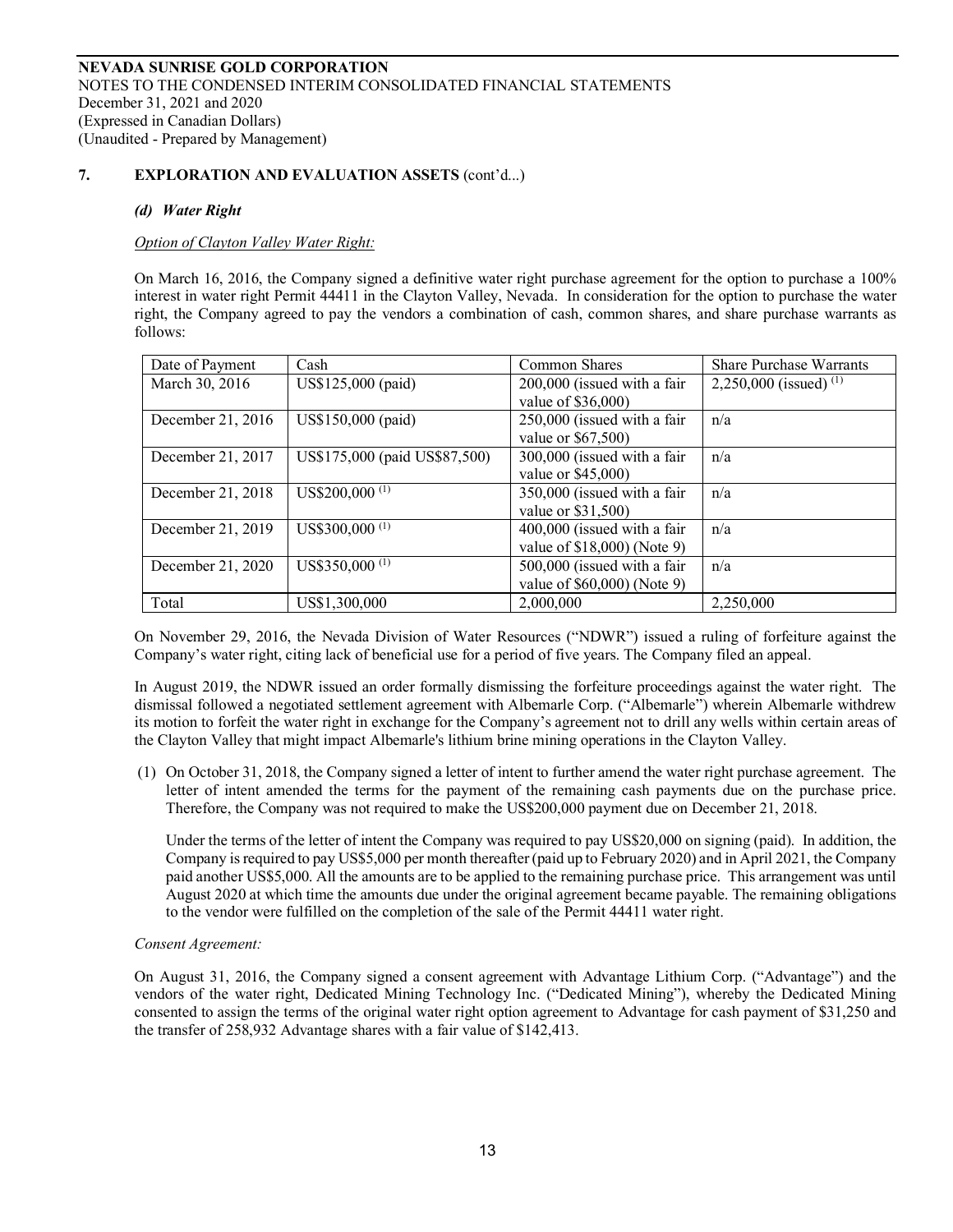# *(d) Water Right (cont'd…)*

# *Due to Dedicated Mining Technology Inc.*

At September 30, 2018, marketable securities included the 258,932 common shares of Advantage valued at \$181,252 that were originally transferred to the vendor of the water right, Dedicated Mining, as a part of the above consent agreement. These Advantage shares were agreed to be returned to the Company when the water right was forfeited and were to be held by the Company in escrow, pending a ruling with respect to the forfeiture. A corresponding liability of \$181,252 was set up to Dedicated Mining.

On October 31, 2018, Dedicated Mining agreed to release the 258,932 Advantage shares from escrow to be sold to fund ongoing legal costs related to the defence of the water right. To date, the Company has received 194,199 Advantage shares and has sold 194,000 shares for proceeds of \$113,363 which were paid to the Company's legal counsel. On December 7, 2021, the Company and Dedicated Mining agreed to reduce Dedicated Mining's share of the sales proceeds from the Sale of the Clayton Valley Water Right transaction with Cypress Development Corp. by \$73,536 in lieu of the Company receiving the remaining 64,733 Advantage shares, which shares were exchanged for 9,192 shares of Allkem Limited (formerly Orocobre Limited) ("Allkem") from Dedicated Mining.

# *Sale of Water Right*

On May 7, 2021 the Company, through its wholly-owned subsidiary Intor Resources Corporation, entered into a binding letter of intent ("LOI") with Cypress Development Corp. ("Cypress") for the sale of its Clayton Valley water right (Permit 44411). On September 7, 2021, Intor executed a definitive Water Rights Purchase and Sale Agreement (the "Definitive Water Rights Agreement") with Cypress. Under the terms of the Definitive Water Rights Agreement, Cypress has the obligation to pay the Company total consideration of US\$3,000,000 as follows:

- US\$25,000 non-refundable payment payable upon execution *(received)*;
- US\$125,000 non-refundable payment upon completion of a 45 day due diligence period and the execution between the parties of a definitive purchase agreement *(received)*;
- US\$2,000,000 in cash upon closing *(received)*; and
- US\$850,000 in common shares of Cypress upon closing *(received)*.

On December 7, 2021, the Company completed the sale of its Permit 44411 water right. The purchase price consists of US\$2,150,000 in cash and the issuance of 546,909 Cypress' common shares, the number of which is calculated based on the value of US\$850,000 divided by the volume weighted average price of the Cypress shares for the ten trading day period ending two days prior to closing. The fair value of the Cypress shares received was US\$760,623.

The Company fulfilled its remaining obligation to Dedicated Mining, the underlying vendor of Permit 44411, which consisted of US\$832,500 for the remaining option payments less US\$23,480 for the retained consent payment and the 9,192 Allkem shares retained by Dedicated Mining of US\$57,560 via a cash payment of US\$751,460. There were no other amounts owing to Dedicated Mining in accordance with the Distribution of Proceeds. The Company recorded a gain on the sale totaling \$769,085 (US\$600,909). Pursuant to the Definitive Water Rights Agreement, the Company was reimbursed for all legal fees incurred from 2016 to 2019 for the water rights litigation thereby recognizing \$1,381,976 (US\$1,079,779) in legal fees recovery.

Following the closing, the Company learned that a petition for judicial review (the "Petition") was reportedly filed by a junior mineral exploration company on December 2, 2021 appealing the Permit extension of time granted by the State Engineer on November 2, 2021. At the time of the Closing, the Petition was unknown to both the Company and to Cypress. At this time, the Company intends to assist Cypress and the State of Nevada in their response to the Petition.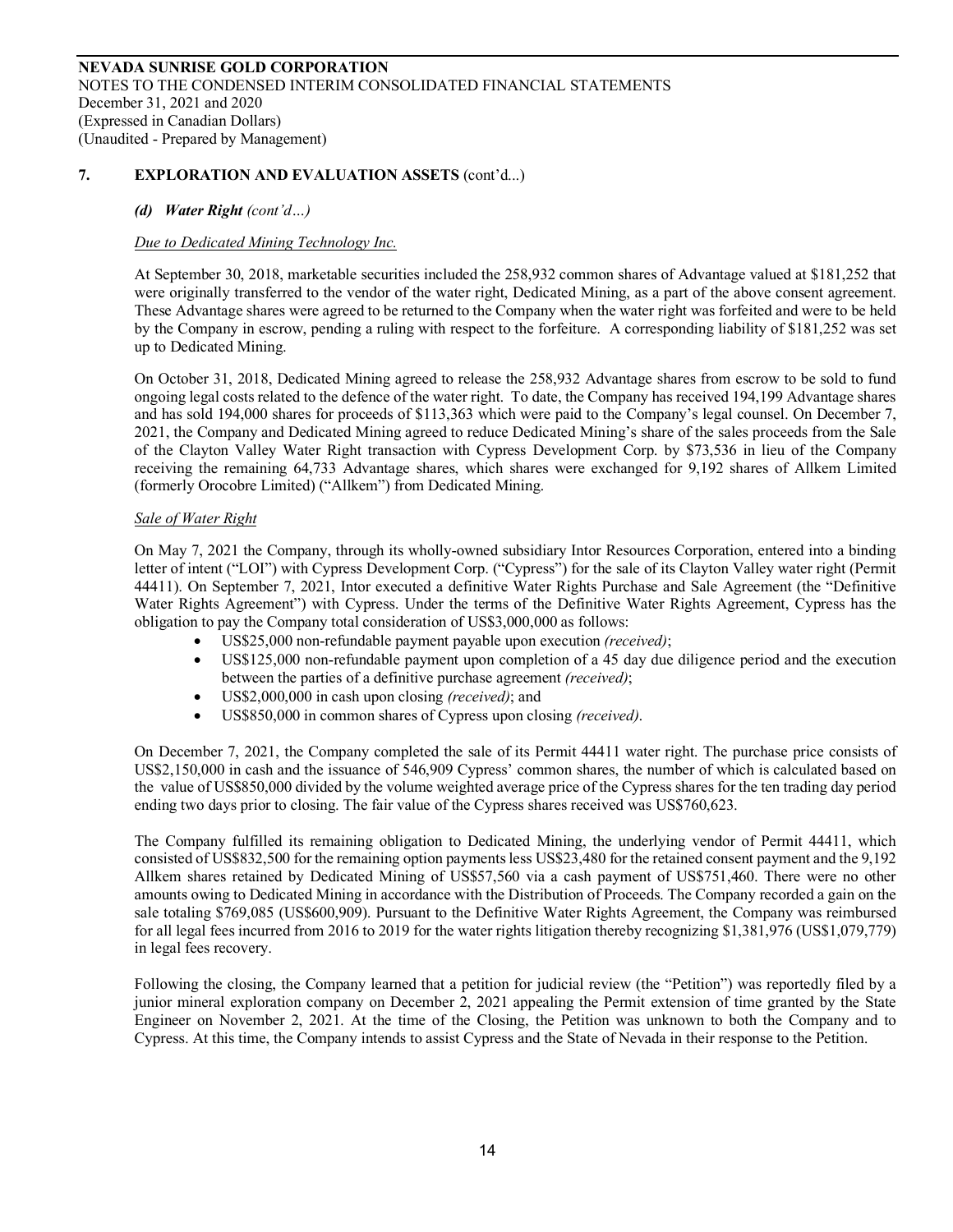#### *(e) Lovelock/Treasure Box*

On December 22, 2017, the Company signed a definitive agreement to acquire a 100% interest in the Lovelock cobalt property located in Churchill County, Nevada. On December 22, 2018, the Company paid the vendor US\$5,000 to extend the first payment date from December 22, 2018 to March 22, 2019. The US\$5,000 was repaid to the Company by way of Global Energy Metals Corp. ("GEMC") shares.

To earn the 100% interest, the Company is required to pay cash payments and common share payments over three years from the date of signing of the definitive agreement, subject to a 2% net smelter returns royalty ("NSR") as follows:

- US\$15,000 (paid) and  $200,000$  common shares (issued at a fair value of \$31,000);
- March 22, 2019: US\$20,000 (paid by GEMC) and 200,000 common shares (issued at a fair value of \$19,000 and repaid to the Company by way of GEMC shares);
- December 22, 2019: US\$25,000 (paid by GEMC) and 250,000 common shares (issued at a fair value of \$11,250 and repaid to the Company by way of GEMC shares);
- December 22, 2020: US\$30,000 (paid by GEMC) and 300,000 common shares (issued by GEMC with GEMC shares as per the April 3, 2020 Amended Agreement below).

The Company has the right to accelerate the cash payments to the vendor at its discretion. On or before the 10th anniversary of the execution of the agreement, the Company shall have the right to purchase 50% of the NSR for US\$1,500,000 (subsequently revised per the April 3, 2020 Amended Agreement below such that GEMC can purchase 50% of the NSR rather than the Company).

The Company has the right to purchase a 100% interest in the Treasure Box copper property under its area of interest agreement with the vendor of the Lovelock cobalt property.

On January 15, 2019, the Company signed a mining option agreement with GEMC for GEMC to acquire an 85% interest in the Lovelock cobalt property and the Treasure Box copper property. The agreement allows for GEMC to acquire the interest subject to the Company first acquiring the interest pursuant to the underlying agreement with the vendor.

In order to exercise the option, GEMC is required to complete the following:

- Issue to the Company of such number of common shares in the capital of GEMC as is equal to US\$200,000 at a deemed price per share equal to the greater of: (a) \$0.15; and (b) the volume weighted average of the closing price of GEMC's shares for the 20 trading days immediately prior to the execution of the agreement. GEMC issued the Company 1,728,133 common shares with a fair value of \$86,407 on February 5, 2019.
- Assume all future cash payments to the vendor payable as scheduled above.
- Reimburse the Company for the issue by the Company of its common shares to the vendor with common shares of GEMC, payable as scheduled below:
	- March 22, 2019: such number of GEMC shares as is equal in value to 200,000 shares of the Company on the day prior to their issuance (issued);
	- March 22, 2019: such number of GEMC shares as is equal in value to US\$5,000 to reimburse the Company for the extension payment made by the Company to the vendor on December 22, 2018 (issued).
	- December 22, 2019: such number of GEMC shares as is equal in value to 250,000 shares of the Company on the day prior to their issuance (issued); and
	- December 22, 2020: such number of GEMC shares as is equal in value to 300,000 shares of the Company on the day prior to their issuance (issued by GEMC with GEMC shares).
- GEMC must also incur exploration expenditures totaling US\$1,000,000 by the third anniversary of the agreement.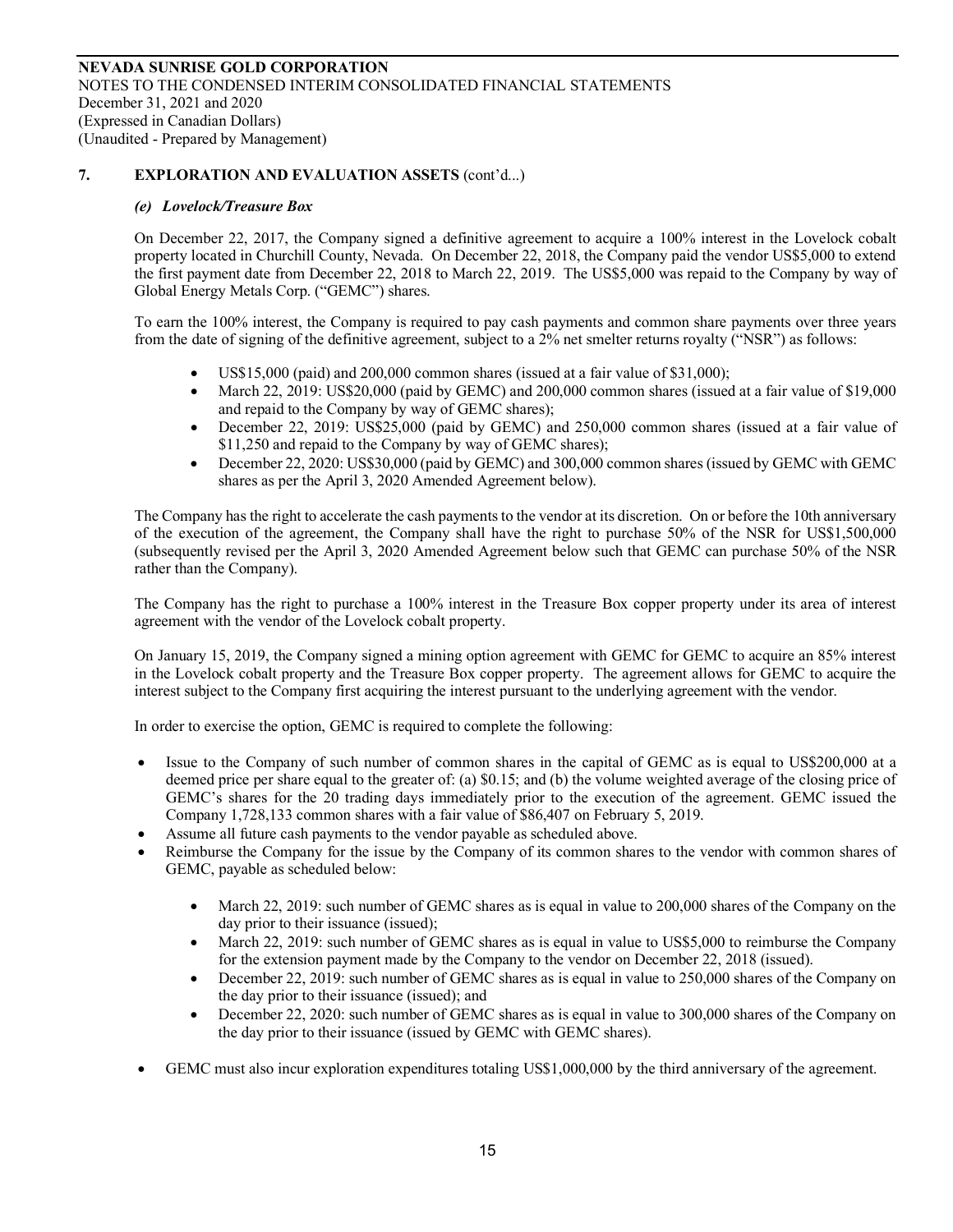#### *(e) Lovelock/Treasure Box (cont'd…)*

On April 3, 2020, the Company, GEMC and the vendor of the Lovelock and Treasure Box properties entered into an agreement to amend the terms of the GEMC option agreement on the properties and the underlying definitive agreement on the Lovelock property (the "Amended Agreement").

The Amended Agreement provides that GEMC will purchase an 85% interest in the Lovelock and Treasure Box properties, with the Company retaining a 15% interest, subject to a 2% NSR in favour of the vendor as provided for in the underlying definitive agreement between the vendor and the Company. A joint venture between GEMC and the Company will be formed to further explore and develop the Lovelock and Treasure Box properties. Upon closing of the Amended Agreement, GEMC will issue 750,000 GEMC shares to the Company.

Pursuant to the Amended Agreement, the Company is entitled to a management fee equal to 10% of the expenditures incurred other than governmental fees and taxes, provided that if in any one calendar month there is an individual expenditure that exceeds \$50,000, the management fee for that month shall be reduced to 5% of the expenditures for that month. During the three months ended December 31, 2021, the Company recorded \$13,942 (2020 - \$nil) in management fees.

The Amended Agreement closed on October 6, 2020, and the Company received 750,000 GEMC shares valued at \$142,500.

#### *(f) Coronado*

On September 25, 2018, the Company entered into a definitive option agreement ("Coronado Option Agreement") to acquire a 100% interest in the Coronado copper property located in the Tobin Sonoma Range of Pershing County, Nevada in consideration for cash and share payments, and minimum exploration expenditures as described below:

|                                                   | Cash                | Share                | Minimum Exploration |
|---------------------------------------------------|---------------------|----------------------|---------------------|
| <b>Payment Due Dates</b>                          | Payments            | Payments             | Expenditures        |
|                                                   |                     | 200,000              |                     |
|                                                   |                     | (issued with a fair  | US\$50,000          |
| On October 24, 2018                               | US\$30,000 (paid)   | value of \$14,000)   | (incurred)          |
|                                                   |                     | 300,000              |                     |
|                                                   |                     | (issued with a fair) | US\$100,000         |
| On or before September 25, 2019 <sup>(1)(2)</sup> | US\$35,000 (paid)   | value of \$15,000)   | (incurred)          |
|                                                   |                     | 400,000              |                     |
|                                                   |                     | (issued with a fair  | US\$150,000         |
| On or before September 25, 2020                   | US\$40,000 (paid)   | value of \$98,000)   | (incurred)          |
|                                                   | US\$50,000          |                      |                     |
|                                                   | (paid subsequent to |                      |                     |
| On or before September 25, $2021^{(3)}$           | December 31, 2021)  | 500,000              | US\$300,000         |
| On or before September 25, 2022                   | US\$1,250,000       | 600,000              | US\$500,000         |
| Total                                             | US\$1,405,000       | 2,000,000            | US\$1,100,000       |

(1) On September 25, 2019, the Company paid the vendors US\$5,000 to extend the due date of the US\$35,000 option payment to December 25, 2019.

(2) On December 14, 2019, the Company paid the vendors US\$5,000 to extend the due date of the US\$35,000 option payment to February 24, 2020.

(3) As at December 31, 2021, the cash and share payments due on or before September 25, 2021 was not paid as the company was in negotiations with the vendor regarding amendments to the terms of the Coronado Option Agreement, which was amended subsequent to the period ended December 31, 2021.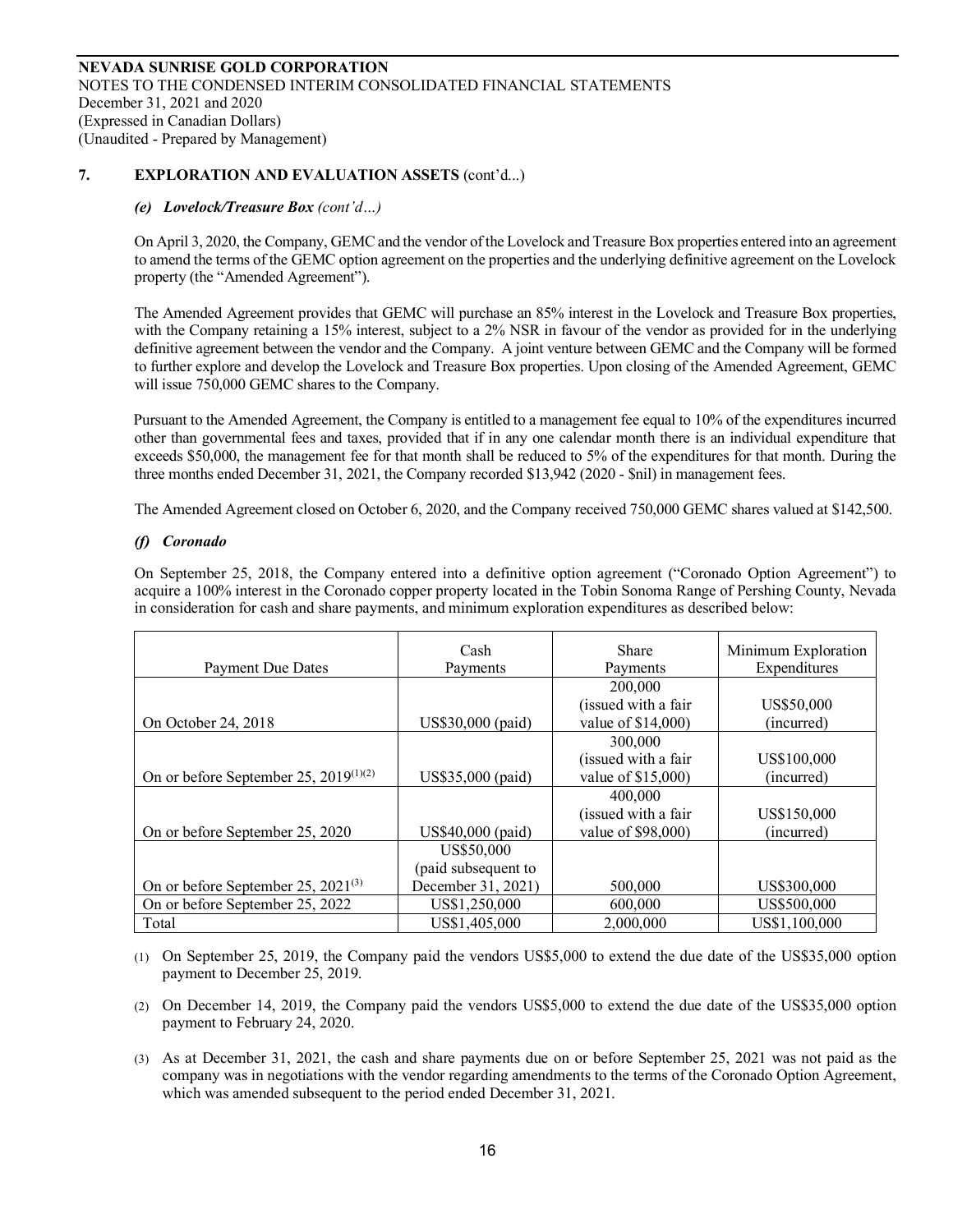The vendor shall retain a 2% net smelter returns royalty, half of which can be purchased by the Company at any time for US\$1,500,000, less any advance royalty payments made by the Company. An advance royalty payment of US\$500,000 would be payable to the vendors upon completion of a feasibility study.

# *(f) Coronado (cont'd…)*

Subsequent to December 31, 2021, the Company entered into an amended agreement for the Coronado Option Agreement whereby the US\$1,250,000 cash payment, 600,000 share payment, and US\$500,000 work commitment due on or before September 25, 2022 were revised (Note 13).

# **8. RECLAMATION BONDS AND RIGHT OF WAY**

At December 31, 2021 and September 30, 2021, the Company has posted reclamation bonds on its mineral properties with the Nevada Bureau of Land Management ("BLM") as a guarantee of exploration site restoration. In addition, the Company has prepaid a right of way for the Golden Arrow property.

|                               |   | December 31,<br>2021 |    | September 30,<br>2021 |
|-------------------------------|---|----------------------|----|-----------------------|
| Golden Arrow $-$ right of way | S | 4,059                | \$ | 4,062                 |
| Coronado – Note $7(f)$        |   | 18,283               |    | 18,300                |
| Roulette                      |   | 8,510                |    | 8,518                 |
| Neptune                       |   | 20,542               |    | 20,561                |
| Jackson Wash – Note $7(b)$    |   | 17,969               |    | 17,988                |
| Gemini – Note $7(c)$          |   | 8,767                |    | 8,776                 |
| Aquarius                      |   | 24,009               |    | 24,032                |
|                               |   | 102,139              | \$ | 102,237               |

Subsequent to December 31, 2021, the Company received \$24,009 from the BLM for the refund of the Aquarius property reclamation bond.

# **9. SHARE CAPITAL AND CONTRIBUTED RESERVES**

# **a) Authorized:**

Unlimited common shares without par value

**b) Issued:** 

# *During the Three Months Ended December 31, 2021:*

The Company did not issue any shares during the three months ended December 31, 2021.

# *During the Year Ended September 30, 2021:*

# *Private placements*

• On February 12, 2021, the Company issued 2,922,000 private placement units at \$0.10 per unit for gross proceeds of \$292,200. Each unit contained one common share and one-half of one common share purchase warrant entitling the holder to purchase an additional common share at \$0.16 until February 12, 2023. The Company paid finders' fees of \$9,170 and issued 91,700 finders' warrants entitling the holders to purchase one common share for each warrant held at \$0.16 until February 12, 2023. The finders' warrants had a fair value of \$11,579.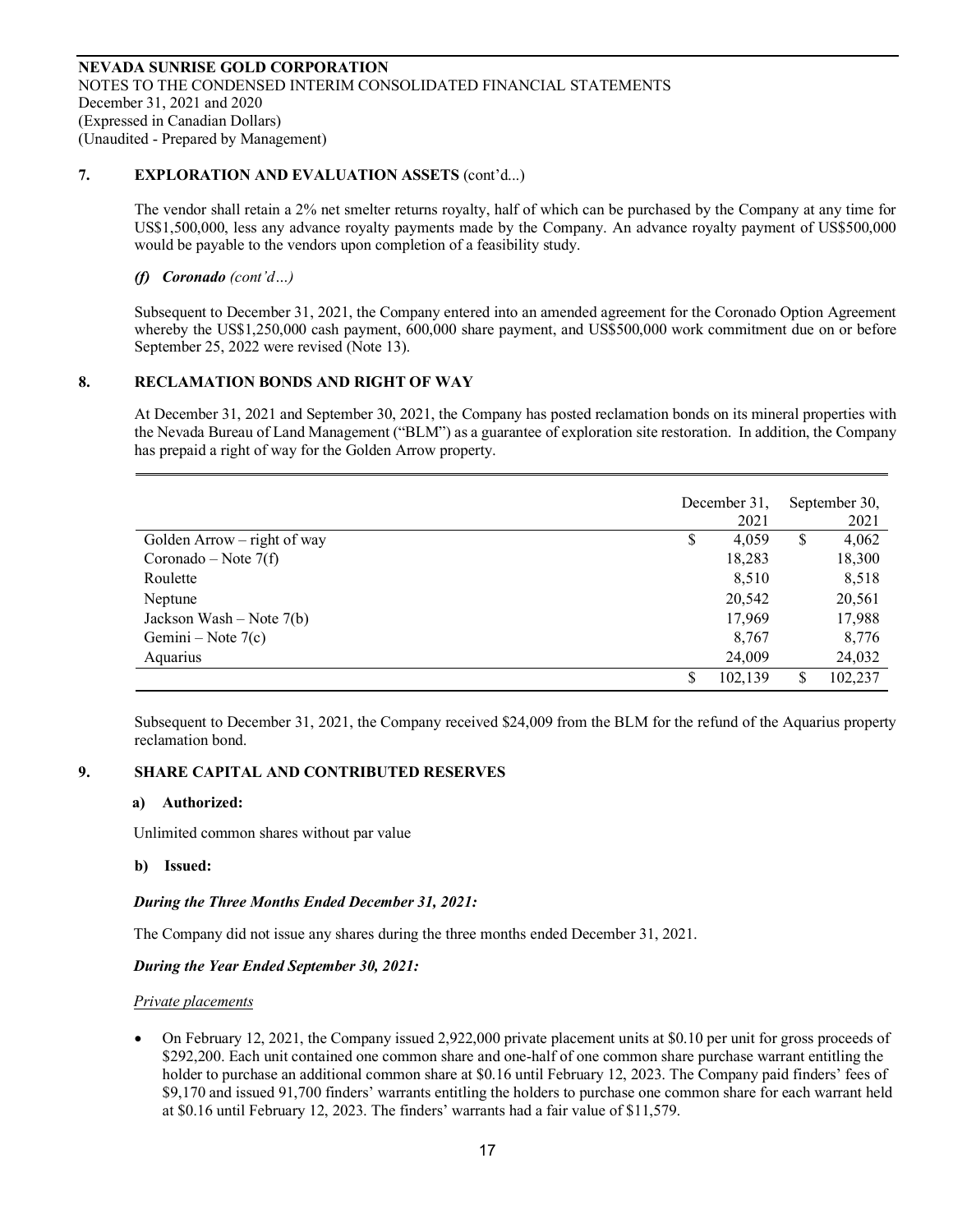# 9. SHARE CAPITAL AND CONTRIBUTED RESERVES (cont'd...)

• On February 26, 2021, the Company issued 1,078,000 private placement units at \$0.10 per unit for gross proceeds of \$107,800. Each unit contained one common share and one-half of one common share purchase warrant entitling the holder to purchase an additional common share at \$0.16 until February 26, 2023.

#### *Property Option Payments*

• On December 21, 2020, the Company issued 500,000 common shares with a fair value of \$60,000 for the Water Right (Note 7(d)).

#### *Exercise of Warrants and Options*

- The Company issued 725,000 common shares pursuant to the exercise of warrants for proceeds of \$72,500.
- The Company issued 225,000 common shares pursuant to the exercise of options for proceeds of \$28,250. As a result, the fair value of the options of \$23,500 was reallocated to share capital.

#### *Debt Settlement*

• The Company settled \$18,793 owing to directors of the Company through the issuance of 221,099 common shares with a fair value of \$12,160 (Note 11).

### **c) Finder's Warrants:**

At December 31, 2021, there were 189,816 finders' warrants outstanding entitling the holders to purchase one common share for each warrant. 91,700 finders' warrants have an exercise price of \$0.16 per share until February 12, 2023 and were initially recorded with a fair value of \$11,579 and 98,116 finders' warrants have an exercise price of \$0.30 per share until September 16, 2022 and were initially recorded with a fair value of \$14,910.

The fair values of the finders' warrants were calculated using the Black-Scholes Option Pricing Model using the weighted average assumptions below. Fair value is particularly impacted by stock price volatility, determined using historical price data for a term equivalent to the expected life of the warrant.

|                                         | 2021     |
|-----------------------------------------|----------|
| Risk-free interest rate                 | $0.19\%$ |
| Expected life of warrants               | 2 years  |
| Annualized volatility                   | 157%     |
| Dividend rate                           | 0%       |
| Weighted average fair value per warrant | \$0.13   |

Finder's warrant transactions and the number of finder's warrants outstanding are summarized as follows:

|                                                     | Number<br>of Warrants | Weighted<br>Average<br>Exercise<br>Price |
|-----------------------------------------------------|-----------------------|------------------------------------------|
| Balance at September 30, 2020                       | 98,116                | 0.30                                     |
| Warrants issued                                     | 91,700                | 0.16                                     |
| Balance at September 30, 2021 and December 31, 2021 | 189.816               | 0.23                                     |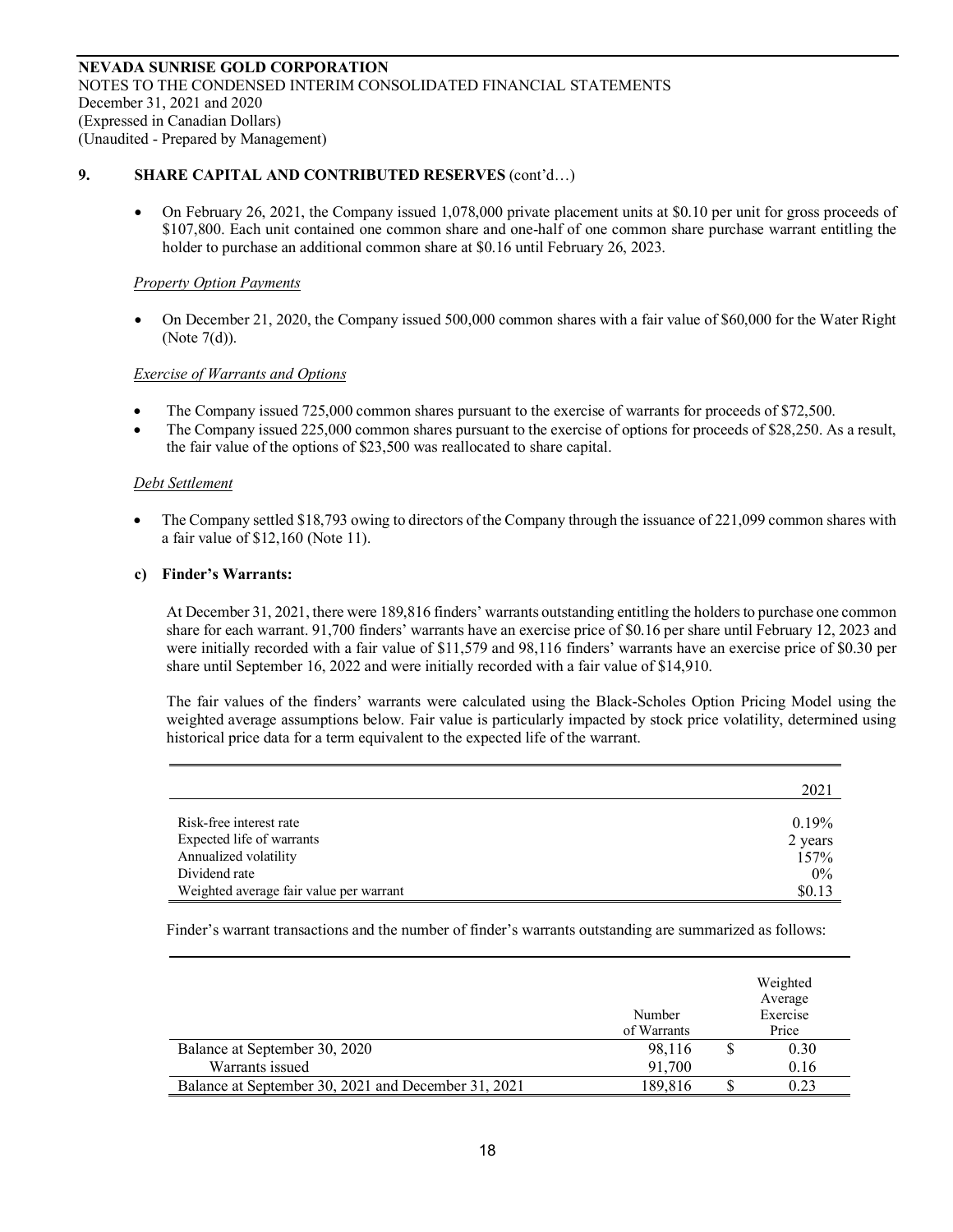#### **9. SHARE CAPITAL AND CONTRIBUTED RESERVES** (cont'd…)

#### **d) Warrants:**

Warrant transactions and the number of warrants outstanding are summarized as follows:

|                                                     | Number<br>of Warrants | Weighted Average<br><b>Exercise Price</b> |
|-----------------------------------------------------|-----------------------|-------------------------------------------|
| Balance at September 30, 2020                       | 22, 205, 134          | 0.14                                      |
| Warrants exercised                                  | (725,000)             | 0.10                                      |
| Warrants issued – private placements                | 2,000,000             | 0.16                                      |
| Warrants expired                                    | (6,825,000)           | 0.15                                      |
| Balance at September 30, 2021 and December 31, 2021 | 16,655,134            | 0.14                                      |

At December 31, 2021, there were 16,655,134 warrants outstanding and exercisable entitling the holders thereof the right to purchase one common share for each warrant held as follows:

| Number<br>of Warrants | Exercise<br>Price | Expiry Date                  |
|-----------------------|-------------------|------------------------------|
| 2,220,133             | \$0.25            | July 5, 2023 <sup>(1)</sup>  |
| 685,000               | \$0.25            | July 17, 2023 <sup>(2)</sup> |
| 7,000,000             | \$0.05            | July 10, 2022                |
| 3,000,000             | \$0.16            | August 19, 2022              |
| 1,750,001             | \$0.30            | September 16, 2022           |
| 1,461,000             | \$0.16            | February 12, 2023            |
| 539,000               | \$0.16            | February 26, 2023            |

(1) On June 28, 2021, the expiry date of the warrants was extended from July 5, 2021 to July 5, 2023.

(2) On June 28, 2021, the expiry date of the warrants was extended from July 7, 2021 to July 17, 2023.

At December 31, 2021, the warrants had a weighted average remaining life of 0.81 years.

#### **e) Options**

The Company has a stock option plan whereby it may grant options to employees, directors, officers, consultants and certain other service providers. The maximum number of options that may be granted under the plan is 10% of the issued and outstanding common shares. Options are exercisable for a maximum of 10 years. The exercise price of the options is set in accordance with the policies of the TSX-V. Stock options are subject to vesting requirements as determined by the Company's Board of Directors.

On March 3, 2021, the Company granted 2,500,000 stock options to officers and directors of the Company. The stock options are exercisable at \$0.125 per share until May 3, 2026 and vest immediately. The fair value of the options granted is \$288,312

On March 9, 2021, the Company granted 600,000 stock options to consultants. The stock options are exercisable at \$0.125 per share until March 9, 2026 and vest immediately. The fair value of the options granted is \$52,386.

During the three months ended December 31, 2021 and 2020, the Company recognized share-based compensation of \$nil (2020 - \$nil).

The fair values of stock options were calculated using the Black-Scholes Option Pricing Model using the range of assumptions below. Fair value is particularly impacted by stock price volatility, determined using historical price data for a term equivalent to the expected life of the option.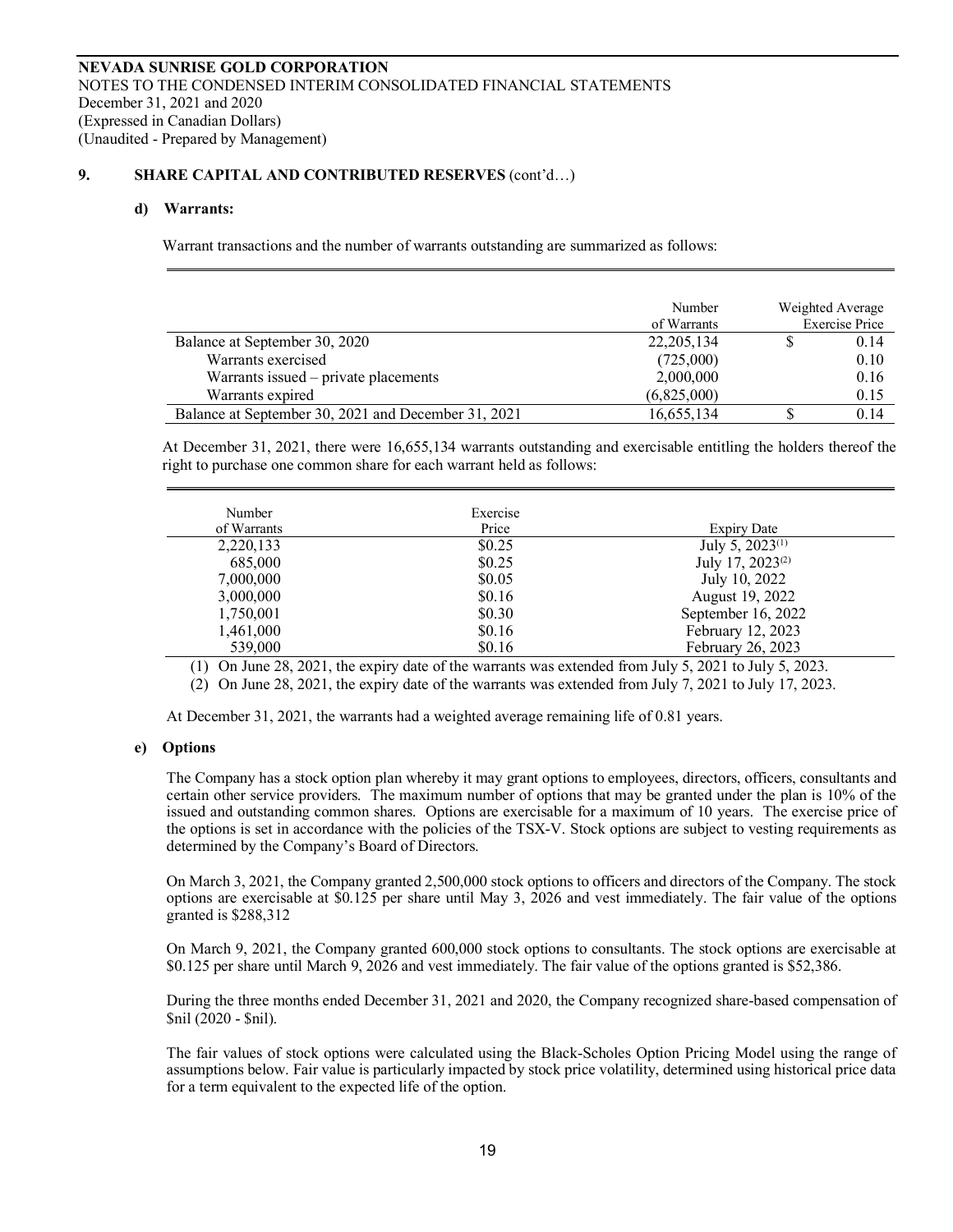### 9. **SHARE CAPITAL AND CONTRIBUTED RESERVES** (cont'd...)

#### **(e) Options** (cont'd…)

|                                        | 2021            |
|----------------------------------------|-----------------|
|                                        |                 |
| Risk-free interest rate                | $0.83 - 0.87\%$ |
| Expected life of options               | 5 years         |
| Annualized volatility                  | $140 - 141\%$   |
| Dividend rate                          | $0\%$           |
| Weighted average fair value per option | $$0.09 - 0.12$  |

Stock option transactions and the number of stock options outstanding are summarized as follows:

|                                                     | Number<br>of Options | Weighted<br>Average<br>Exercise<br>Price |
|-----------------------------------------------------|----------------------|------------------------------------------|
| Balance at September 30, 2020                       | 3,535,000            | 0.18                                     |
| Options exercised                                   | (225,000)            | 0.13                                     |
| Options granted                                     | 3,100,000            | 0.13                                     |
| Options expired / cancelled                         | (1,065,000)          | 0.29                                     |
| Balance at September 30, 2021 and December 31, 2021 | 5,345,000            | 0.13                                     |

At December 31, 2021, there were 5,345,000 options outstanding and exercisable entitling the holders thereof the right to purchase one common share for each option held as follows:

| Number    | Exercise |                    |
|-----------|----------|--------------------|
| of Shares | Price    | <b>Expiry Date</b> |
| 850,000   | \$0.18   | January 25, 2023   |
| 920,000   | \$0.105  | October 31, 2023   |
| 475,000   | \$0.09   | March 26, 2024     |
| 2,500,000 | \$0.125  | March 3, 2026      |
| 600,000   | \$0.125  | March 9, 2026      |

At December 31, 2021, the stock options had a weighted average remaining life of 3.11 years.

# **10. SUPPLEMENTAL DISCLOSURE WITH RESPECT TO CASH FLOWS**

Investing and financing activities that do not have a direct impact on current cash flows are excluded from the statements of cash flows. During the three months ended December 31, 2021 and 2020, the following non-cash transactions were excluded from the statements of cash flows:

|                                                                           | 2021                     | 2020   |
|---------------------------------------------------------------------------|--------------------------|--------|
| Shares received for sale on Water Right                                   | 973.498                  |        |
| Reclassification on exercise of options to share capital from contributed |                          |        |
| reserves                                                                  |                          | 16,000 |
| Fair value of common shares issued for exploration and evaluation assets  | Ξ.                       | 60,000 |
| Interest paid                                                             | Ξ.                       |        |
| Income taxes paid                                                         | $\overline{\phantom{0}}$ |        |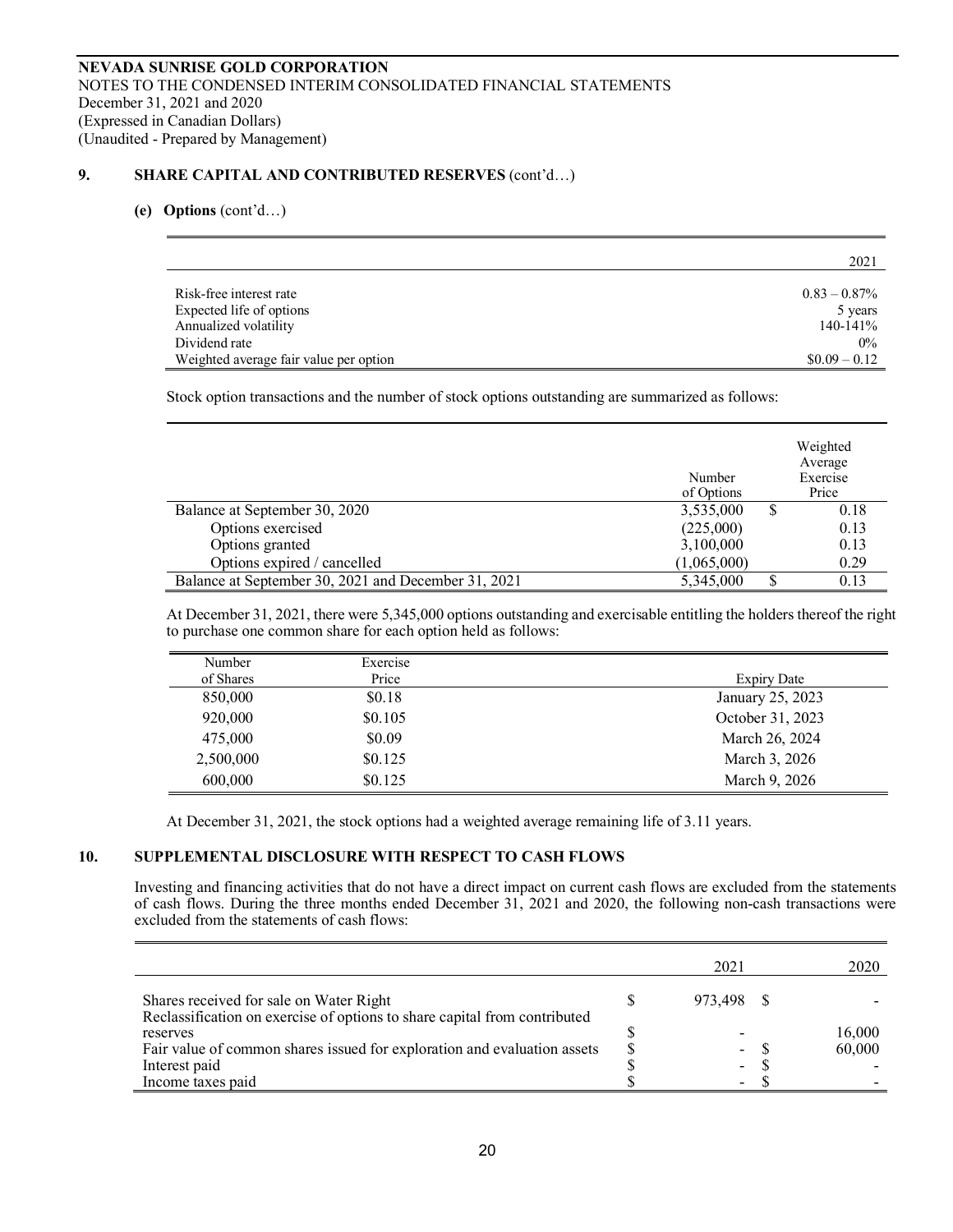#### **11. RELATED PARTY TRANSACTIONS**

Key management personnel include those persons having the authority and responsibility of planning, directing and executing the activities of the Company. The Company has determined that its key management personnel consist of its Chief Executive Officer, Chief Financial Officer, Corporate Secretary, and Board of Directors.

Remuneration attributed to key management personnel or companies controlled by key management personnel during the three months ended December 31, 2021 and 2020 is summarized as follows:

|                                    | 2021                  | 2020        |
|------------------------------------|-----------------------|-------------|
| Directors' fees<br>Management fees | 12,000<br>S<br>21,750 | -<br>19,266 |
|                                    | 33,750                | 266<br>Q    |

The Company incurred the following charges by a law firm in which a director of the Company is a partner and by another public company with a director in common with the Company during the three months ended December 31, 2021 and 2020:

|               |   | 2021           |   | 2020         |
|---------------|---|----------------|---|--------------|
| Legal<br>Rent | Φ | 1,435<br>9,015 | Ψ | 188<br>8,584 |
|               |   | 10,450         |   | 0.772<br>ے ، |

At December 31, 2021, prepaid expenses and deposits includes \$5,000 (September 30, 2021 - \$5,000) paid to a company with a director in common with the Company as a rent deposit.

At December 31, 2021, accounts payable and other liabilities includes \$55,576 (September 30, 2021 - \$48,704) payable to the Chief Executive Officer of the Company for management fees and expense reimbursement.

At December 31, 2021, accounts payable includes \$36,183 (September 30, 2021 - \$25,975) payable to a company with a director in common with the Company for rental fees.

At December 31, 2021, accounts payable includes \$95 (September 30, 2021 - \$95) payable to the Chief Financial Officer of the Company for expense reimbursement.

At December 31, 2021, accounts payable includes \$6,140 (September 30, 2021 - \$4,638) payable to a law firm in which a director of the Company is a partner for legal fees.

At December 31, 2021, accounts payable includes \$nil (September 30, 2021 - \$2,363) payable to the Corporate Secretary of the Company for corporate services.

At December 31, 2021, other liabilities includes \$nil (September 30, 2021 - \$1,500) payable to a director of the Company for director's fees.

At December 31, 2021, other liabilities includes \$nil (September 30, 2021 - \$1,250) payable to a director of the Company for director's fees.

At December 31, 2021, other liabilities includes \$nil (September 30, 2021 - \$1,148) payable to a director of the Company for director's fees.

Amounts due from/to related parties are unsecured, non-interest bearing and have no specific terms of repayment.